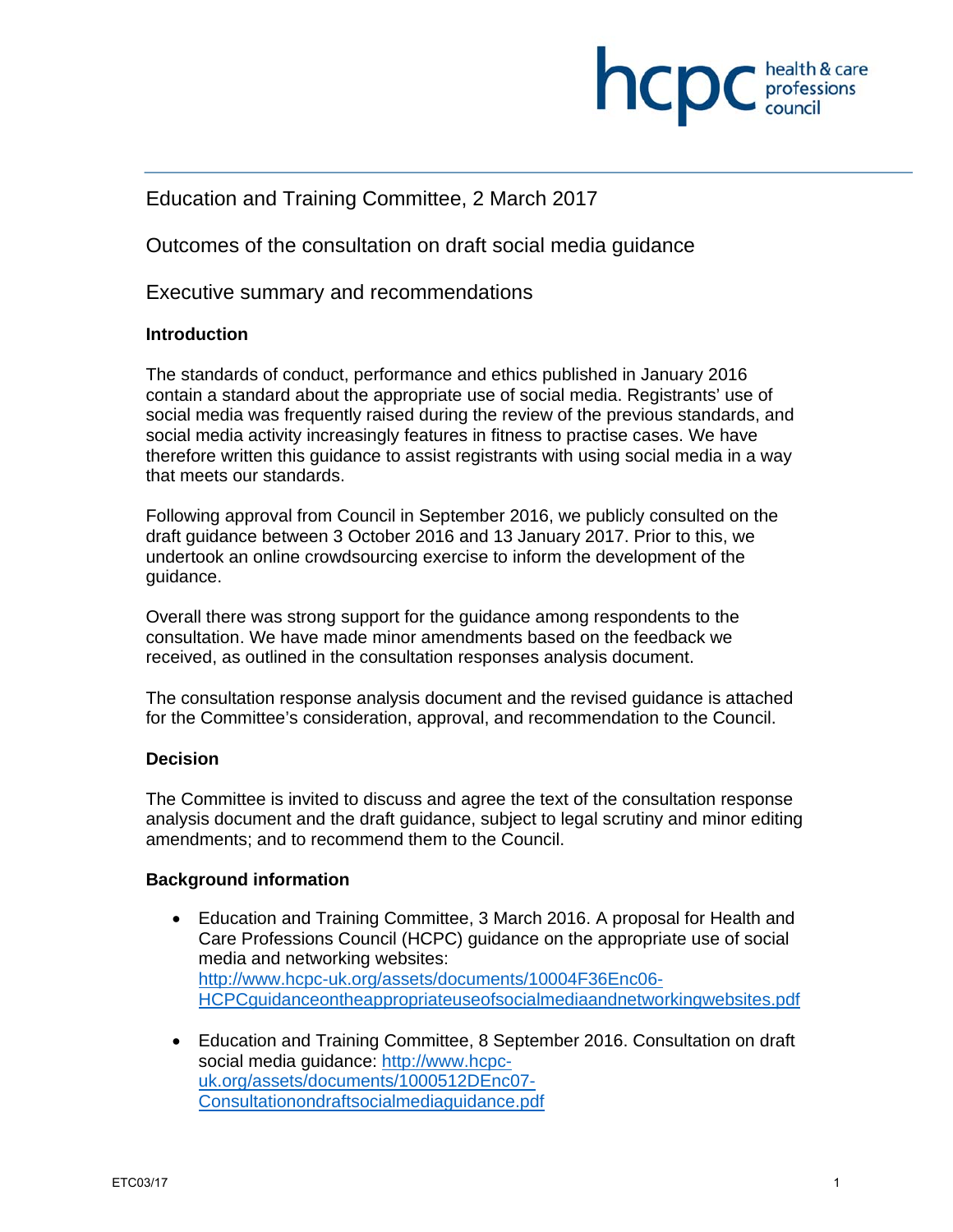#### **Resource implications**

The resource implications include those associated with the publication and launch of the guidance. These have been taken into account in departmental work plans for 2016/17 and 2017/18.

#### **Financial implications**

The financial implications, including printing the guidance document, have been accounted for in budget planning for 2017/18.

### **Appendices**

Appendix 1: Guidance on social media (revised draft) Appendix 2: Consultation response analysis document

#### **Date of paper**

16 February 2017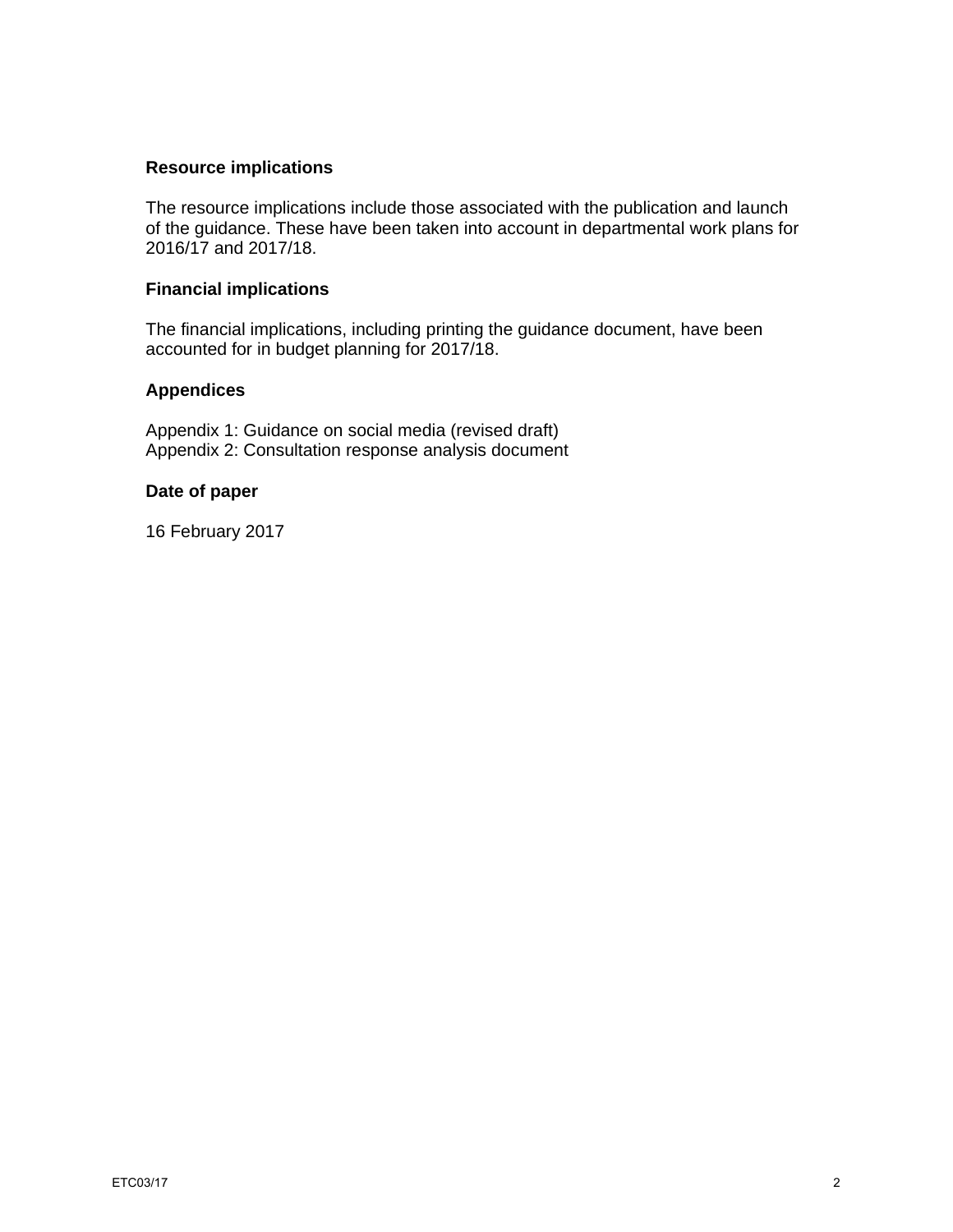

# **Consultation on social media guidance**

Analysis of responses to the consultation on social media guidance and our decisions as a result.

# **Contents**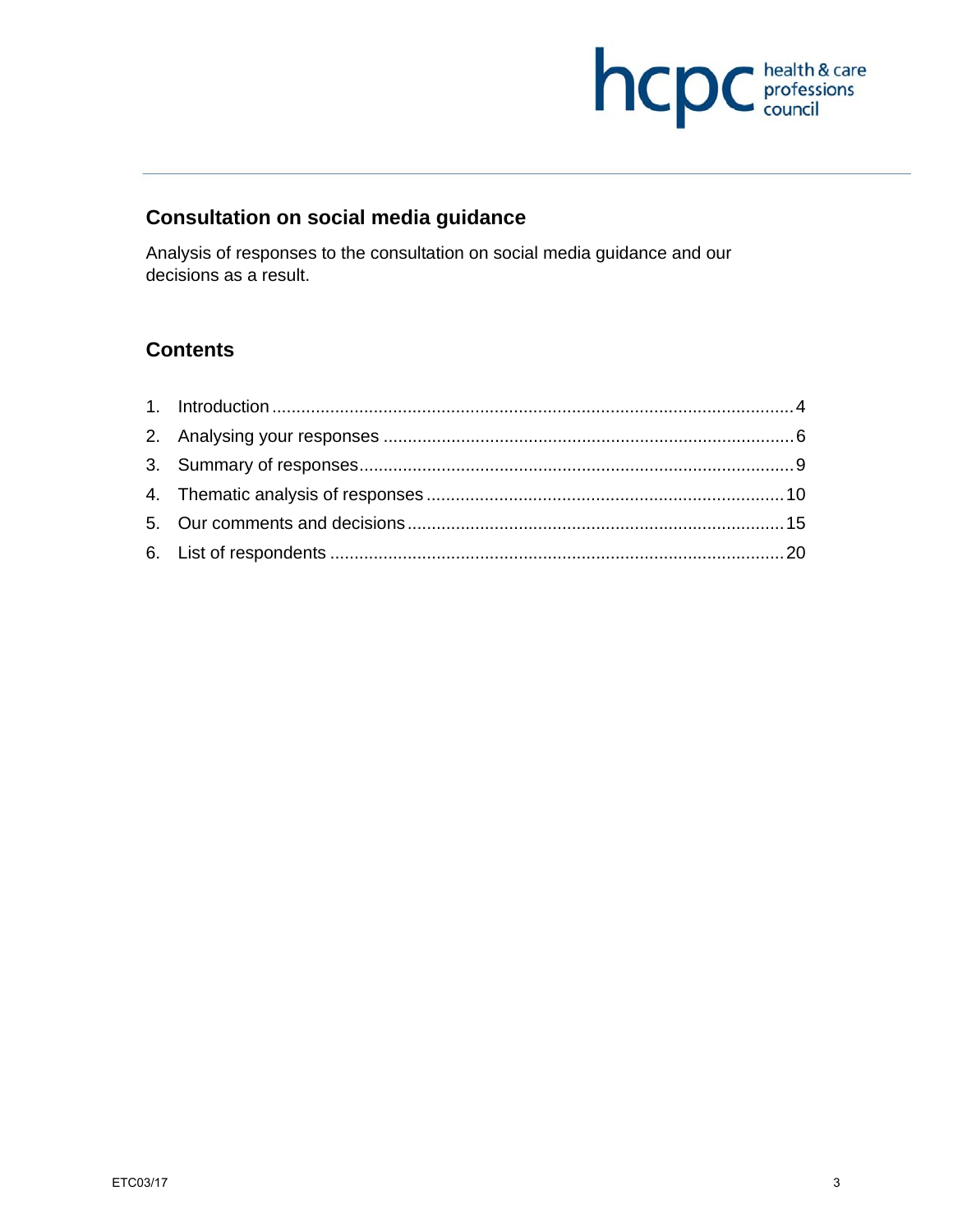# **1. Introduction**

#### **About the consultation**

- 1.1. We consulted between 3 October 2016 and 13 January 2017 on proposals to publish new guidance on social media.
- 1.2. We informed a range of stakeholders about the consultation including professional bodies, employers, and education and training providers. We also advertised the consultation on our website and on social media, and issued a press release.
- 1.3. We would like to thank all those who took the time to respond to the consultation document. You can download the consultation document and a copy of this responses document from our website: www.hcpcuk.org/aboutus/consultations/closed.

#### **About us**

- 1.4. We are a regulator and our job is to protect the public. To do this, we keep a Register of professionals who meet our standards for their professional skills, knowledge and behaviour. Individuals on our register are called 'registrants'.
- 1.5. We currently regulate 16 health and care professions:
	- Arts therapists
	- Biomedical scientists
	- Chiropodists / podiatrists
	- Clinical scientists
	- Dietitians
	- Hearing aid dispensers
	- Occupational therapists
	- Operating department practitioners
	- Orthoptists
	- Paramedics
	- Physiotherapists
	- Practitioner psychologists
	- Prosthetists / orthotists
	- Radiographers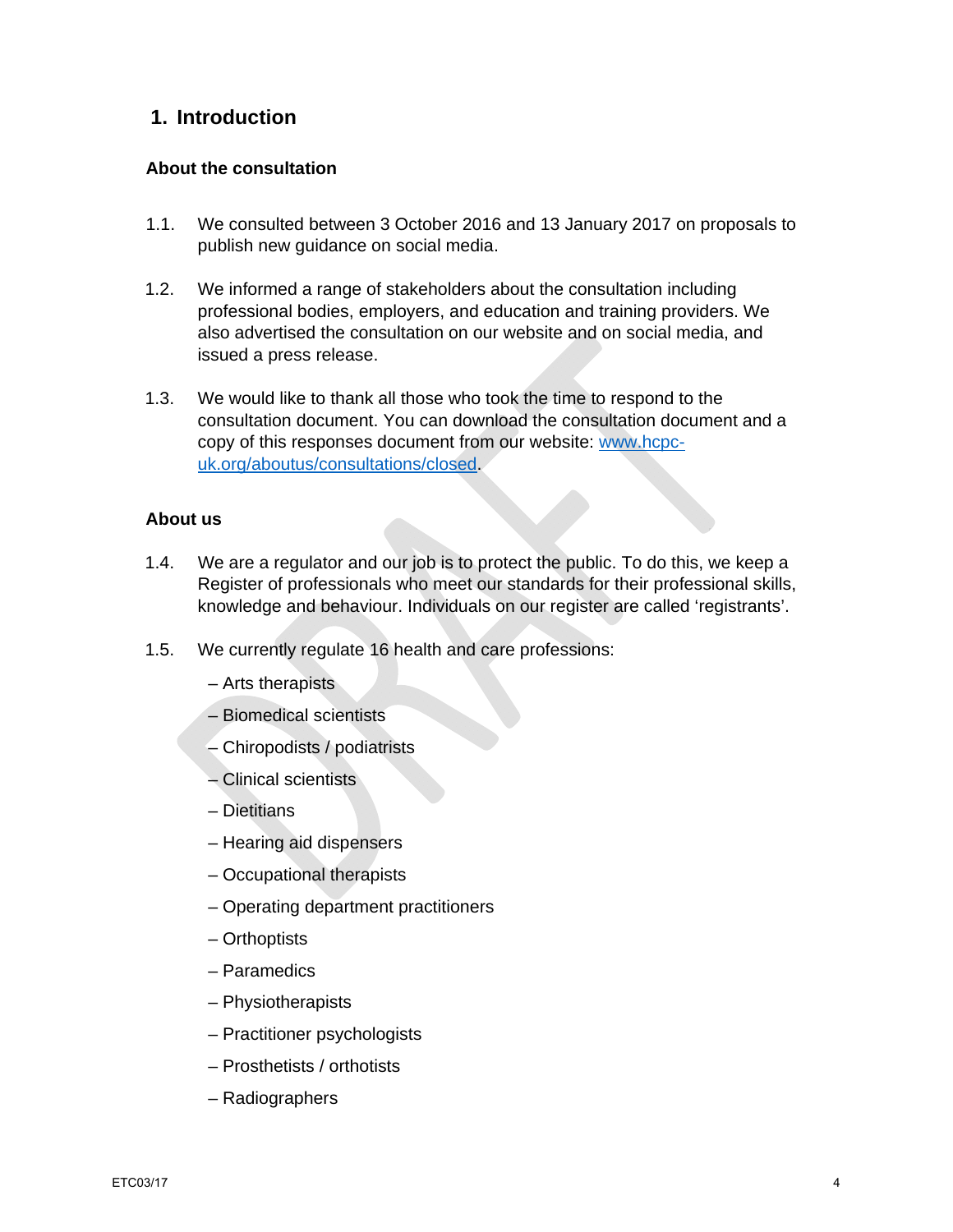- Social workers in England
- Speech and language therapists

#### **About this document**

- 1.6. This document summarises the responses we received to the consultation.
	- Section two explains how we handled and analysed the responses we received, providing some overall statistics from the responses.
	- Section three provides an executive summary of the responses we received.
	- Section four adopts a thematic approach and outlines the general comments we received on the draft guidance document.
	- Section five outlines our response to the comments received, and any changes we will make as a result.
	- Section six lists the organisation which responded to the consultation.
- 1.7. In this document, 'we', 'us', and 'our' are references to the HCPC; 'you' or 'your' are references respondents to the consultation.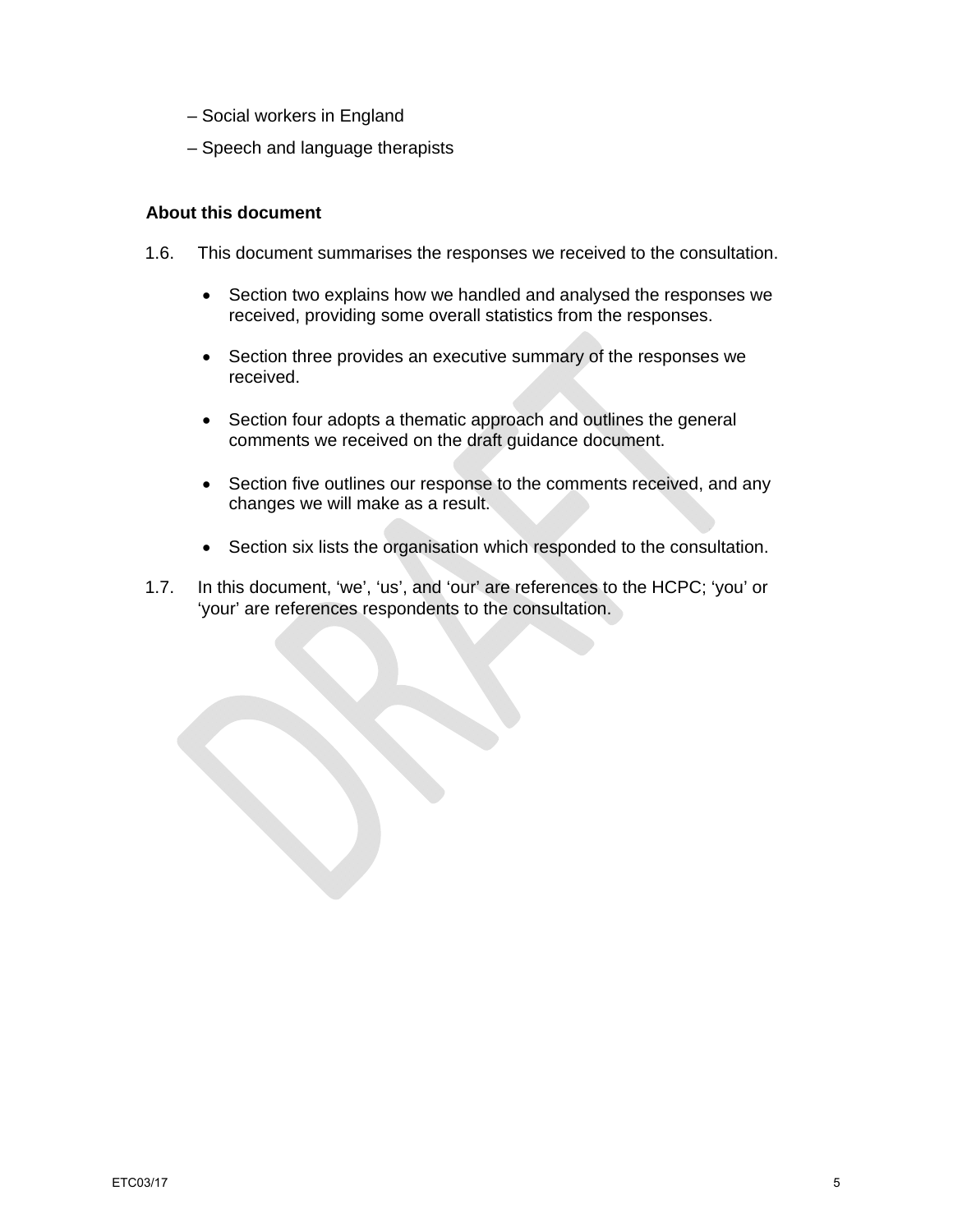# **2. Analysing your responses**

2.1 We have analysed all the written and survey responses we received to the consultation.

#### **Method of recording and analysis**

- 2.2 The majority of respondents used our online survey tool to respond to the consultation. They self-selected whether their response was an individual or an organisation response, and, where answered, selected their response to each question (e.g. 'yes', 'no', 'partly', or 'don't know'). Where we received responses by email or by letter, we recorded each of those in a similar manner.
- 2.3 When deciding what information to include in this document, we assessed the frequency of the comments made and identified themes. This document summarises the common themes across all responses, and indicates the frequency of arguments and comments made by respondents.

## **Quantitative analysis**

- 2.4 We received 155 responses to the consultation. 132 responses (85%) were made by individuals and 23 (15%) were made on behalf of organisations. Of the 132 individual responses, 109 (83%) were HCPC registered professionals.
- 2.5 The tables below provide some indicative statistics for the answers to the consultation questions.

|                                                                   | Yes          | No.         | Partly      | Don't<br>know | No<br>answer |
|-------------------------------------------------------------------|--------------|-------------|-------------|---------------|--------------|
| Q1. Is the guidance clear<br>and easy to understand?              | 124<br>(81%) | 3(2%)       | 22<br>(14%) | 2(1%)         | 4(3%)        |
| Q2. Could any parts of the<br>guidance be reworded or<br>removed? | 36<br>(23%)  | 83<br>(54%) | 18<br>(12%) | 10 (6%)       | 8(5%)        |
| Q3. Do you have any other<br>comments on the draft<br>quidance?   | 62<br>(40%)  | 89<br>(57%) | n/a         | n/a           | 4(3%)        |

## **Table 1 – Breakdown of responses by question**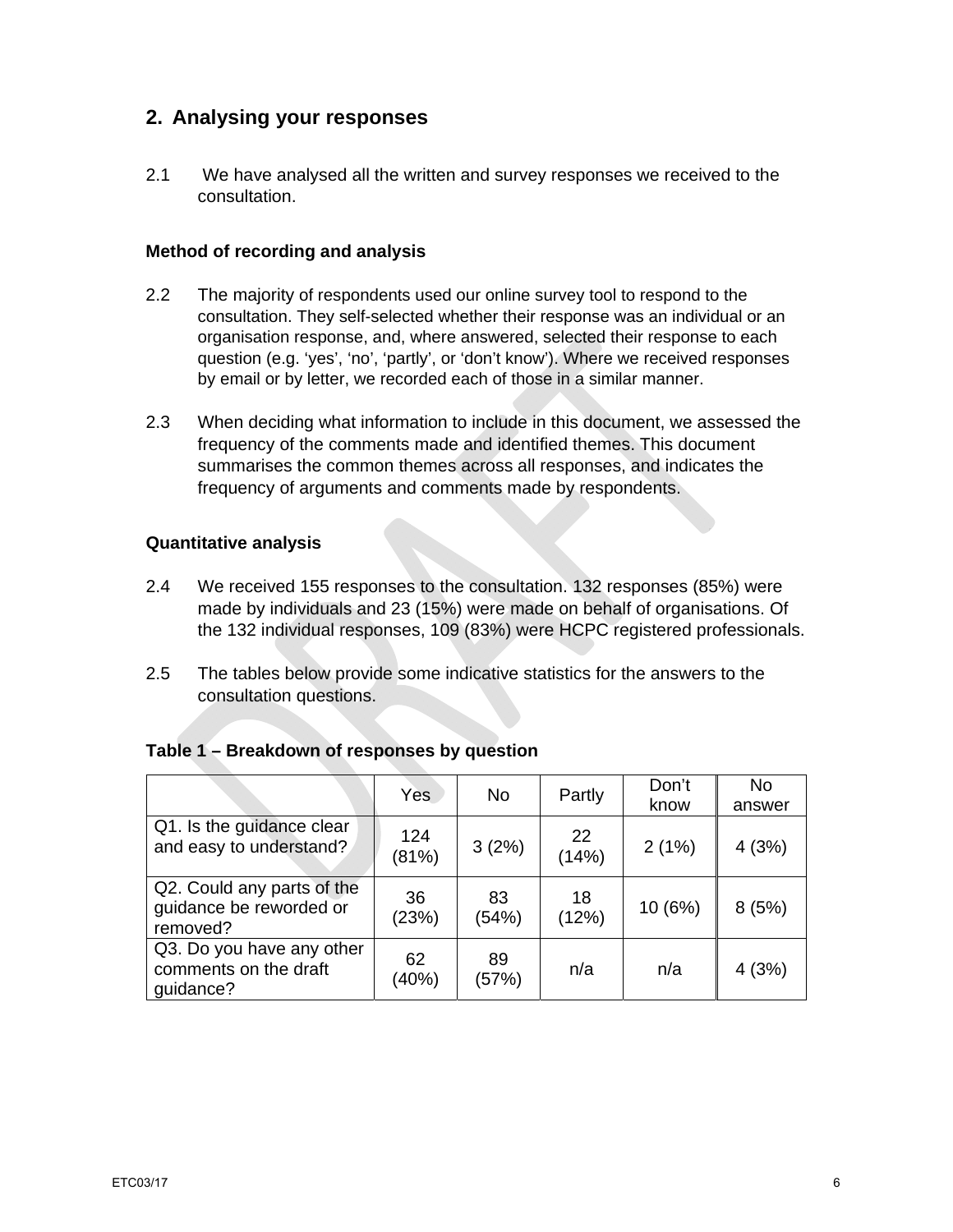|                | Individuals  |             |             | Organisations |             |             |            |               |
|----------------|--------------|-------------|-------------|---------------|-------------|-------------|------------|---------------|
|                | Yes          | No          | Partly      | Don't<br>know | Yes         | No          | Partly     | Don't<br>know |
| Q <sub>1</sub> | 105<br>(80%) | 3(2%)       | 19<br>(14%) | 2(2%)         | 19<br>(83%) | 0           | 3<br>(13%) | 0             |
| Q2             | 28<br>(21%)  | 74<br>(56%) | 14<br>(11%) | 9(7%)         | 8<br>(35%)  | 9<br>(39%)  | 4<br>(17%) | (4% )         |
| Q <sub>3</sub> | 49<br>(37%)  | 79<br>(60%) | n/a         | n/a           | 13<br>(57%) | 10<br>(43%) | n/a        | n/a           |

## **Table 2 – Breakdown of responses by respondent type**

 Percentages in the tables above have rounded to the nearest whole number and therefore may not add up to 100 per cent.

## **Graph 1 – Breakdown of individual respondents**

Respondents were asked to select the category that best described them. The respondents who selected 'other' identified themselves as students from a range of professions, educators, lawyers, service users and members of the public.



## **Graph 2 – Breakdown of organisation respondents**

Respondents were asked to select the category that best described them. The respondents who selected 'other' identified themselves as unions or representative bodies, law firms, companies owned by governmental departments, and an independent provider of diagnostic services.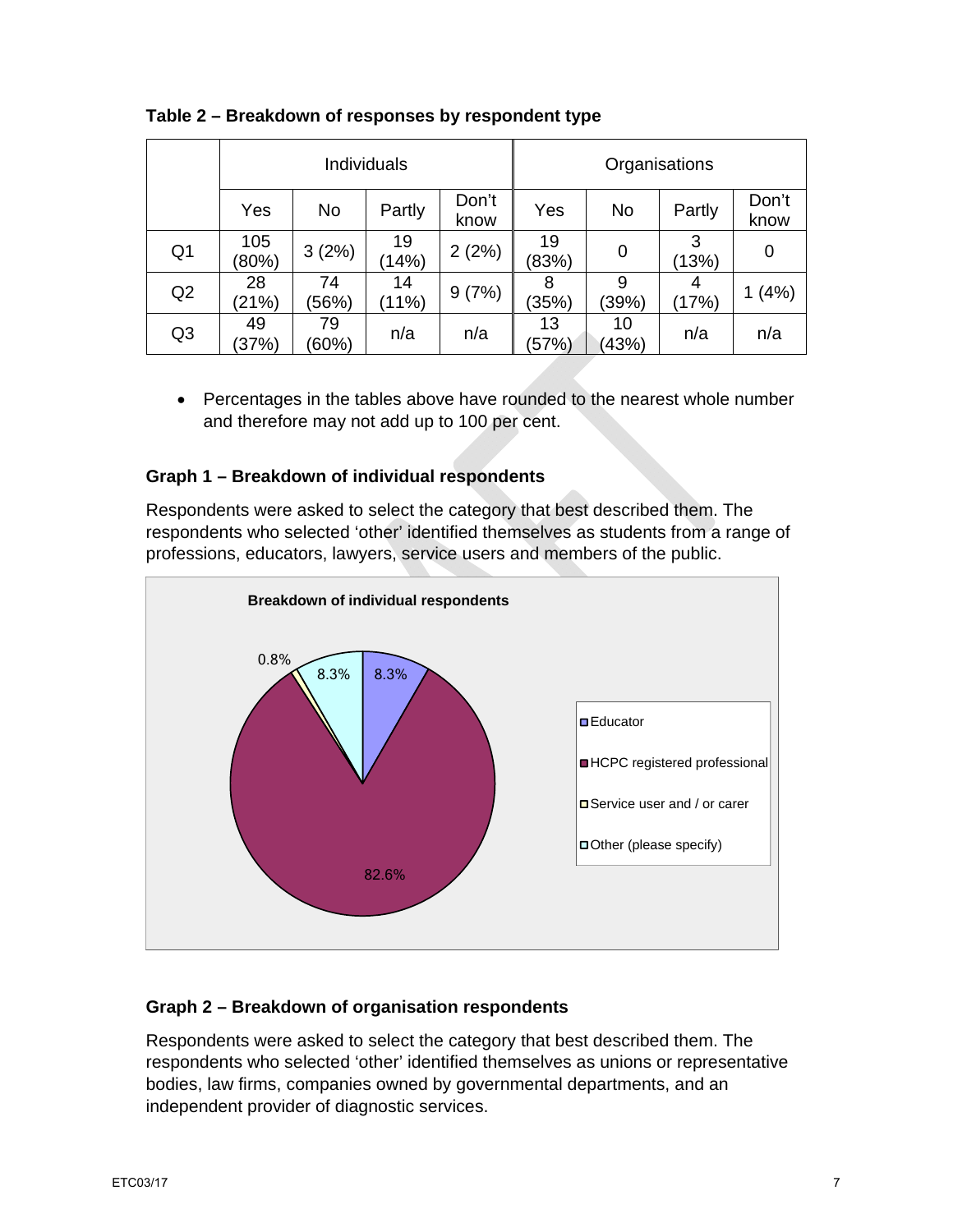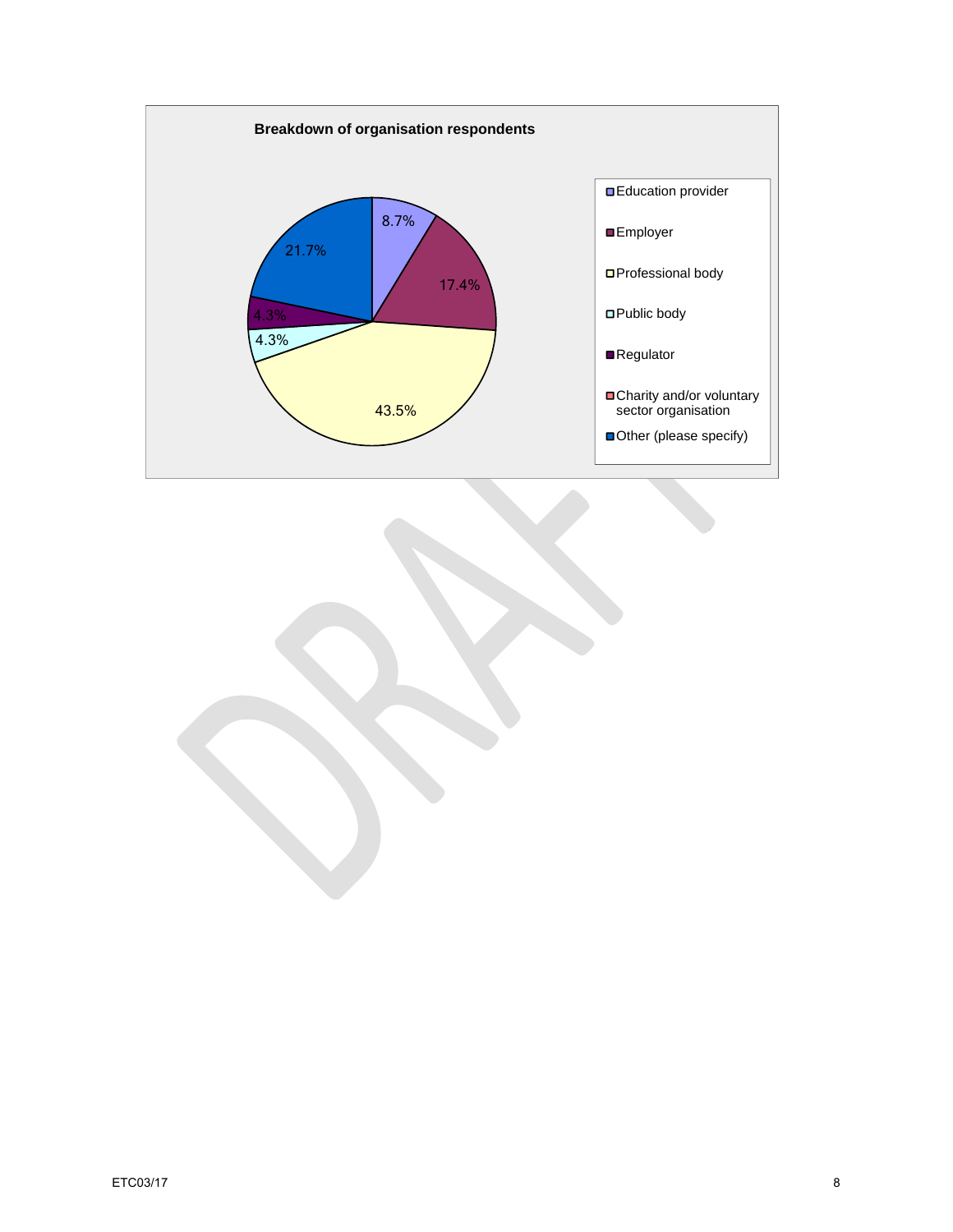# **3. Summary of responses**

- 3.1 The vast majority (81%) said that the draft guidance was clear and easy to understand, with little difference between individuals (80%) and organisations (83%). Over half (54%) of all respondents indicated that they would not reword or remove any part of it.
- 3.2 We received positive feedback about the tone of the document, and its timeliness. Organisations were more likely than individuals to provide further comments about how they considered the guidance could be altered or strengthened.
- 3.3 Many of the comments, from both individuals and organisations, focused on the following themes:
	- The scope of the document's application, for example, whether it is applicable to personal and/or professional social media profiles, and which specific social media platforms would be included;
	- The extent of the HCPC's powers in this area, including the link between unprofessional behaviour on social media and the fitness to practise process;
	- The meaning of terms such as 'inappropriate', 'offensive', and 'professional'; and
	- The importance of using social media in a way that respects consent, confidentiality, and relevant legislation.
- 3.4 We also received comments that queried what to do in specific situations, or requested for the guidance to explicitly address these. Example of this include:
	- how a professional should engage with service users they know in a nonprofessional capacity, and
	- what to do if a colleague posts about leisure activities when they are signed off from work.
- 3.5 Other feedback related to strengthening the guidance by reducing repetition, or adding examples.
- 3.6 A very small number of respondents expressed their disapproval for the guidance in general. These respondents generally felt that the development of guidance in this area was inappropriate, or would place unjustifiable restrictions on registrants.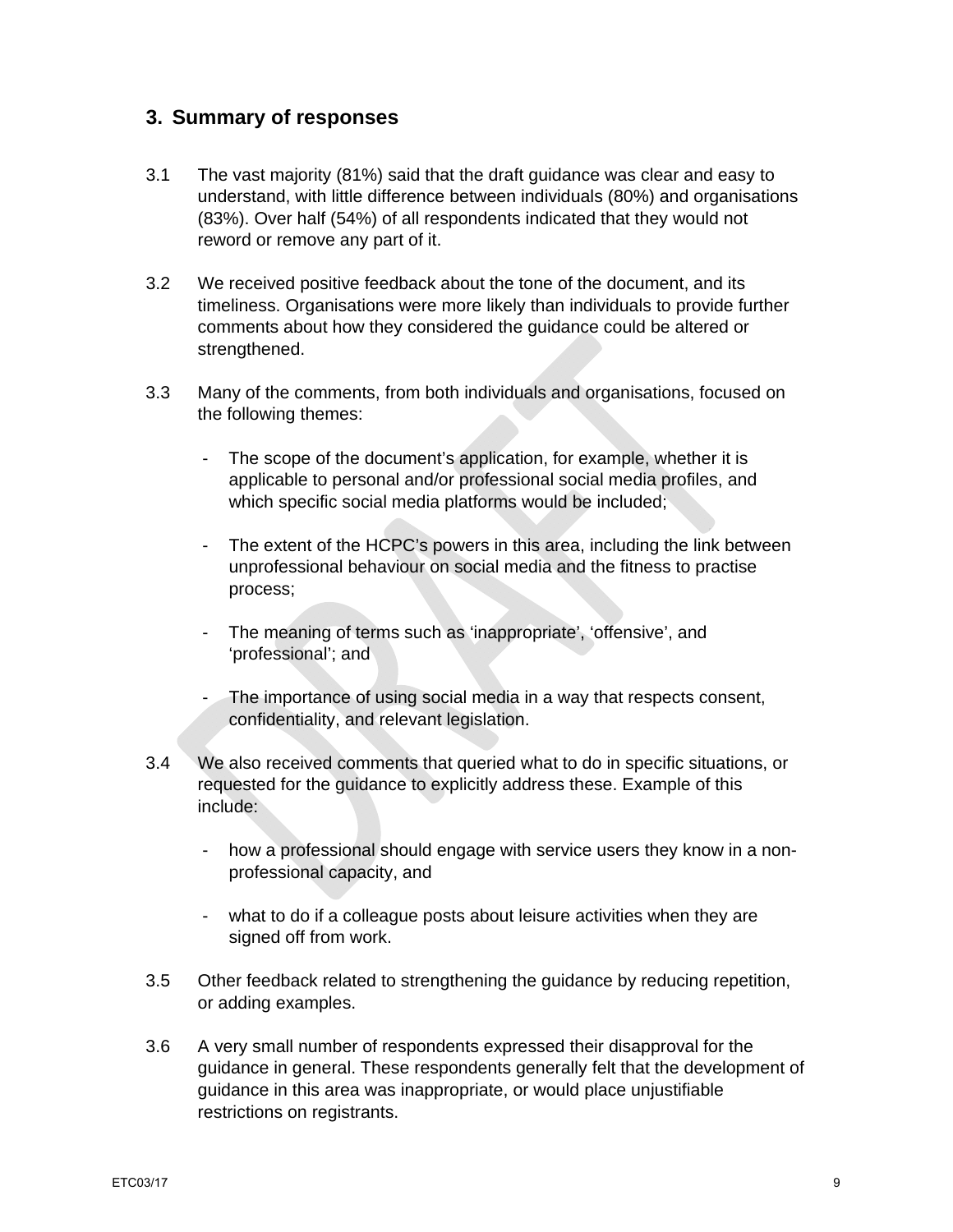# **4. Thematic analysis of responses**

4.1 This section provides an analysis of the responses we received, based on the broad themes and issues that were raised. The most common themes are discussed first.

## **Positive feedback**

- 4.2 We received positive comments about the guidance, in respect of its clarity and tone. 81% of respondents said that they found the guidance clear and easy to understand.
- 4.3 A number of respondents expressed their approval for the recognition of the value of social media within the document. Others said that they found the explicit links to the relevant standards of conduct, performance and ethics helpful. Respondents also welcomed the efforts taken to source stakeholder views in developing the guidance.

## **Defining social media**

- 4.4 A number of individual and organisation respondents commented that there needs to be a clearer definition of social media in the guidance. There was some confusion about what types of social media are covered by the guidance; for example, whether it relates only to the most commonly used networking sites, such as Facebook and Twitter, or if it is also intended to be applicable to blogging sites, dating sites and online multi-player games. Some respondents expressed that they felt the document only referred to the former.
- 4.5 Some respondents recommended an explicit reference to WhatsApp as an example of social media.

## **Personal and professional use**

- 4.6 One of the most common pieces of feedback we received related to confusion about whether the guidance applies equally to professional and personal use of social media. Individuals and organisations commented that it is not the HCPC's responsibility as a professional regulator to prescribe how individuals use social media unless there is a clear connection between this and their professional registration. Reflecting these concerns, one respondent suggested changing the name of the guidance to 'Guidance for professional use of social media'.
- 4.7 A small number of individuals suggested that there is a risk of the guidance placing limits on registrants' rights to freedom of speech, and that if the guidance were applied to personal accounts it would set an unachievable standard. There were also questions about how the HCPC would respond to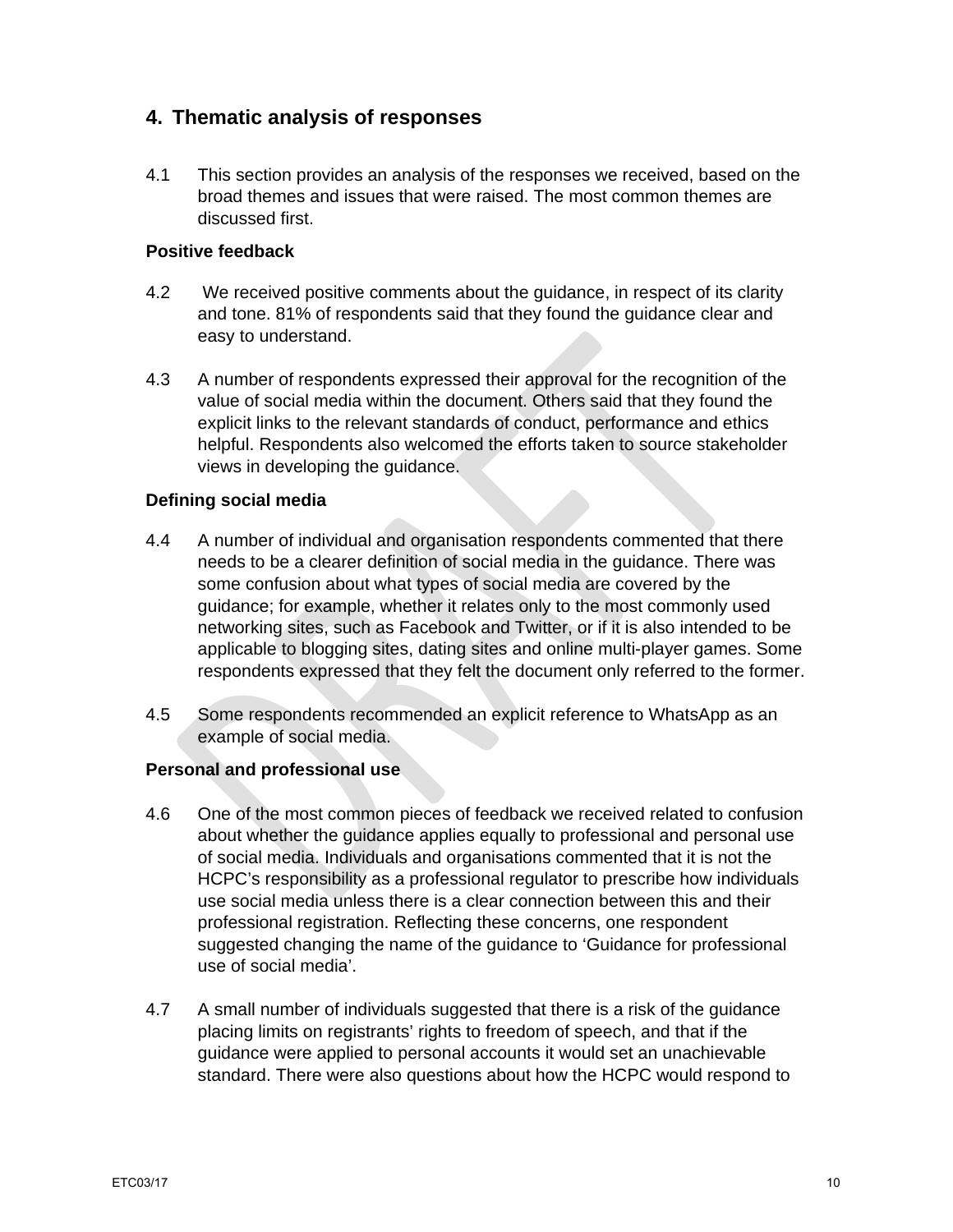swearing or political views being expressed by registrants using personal accounts.

- 4.8 One respondent questioned whether the guidance would still apply to a registrant's personal account if they used a pseudonym.
- 4.9 Some respondents suggested that the guidance should recommend having separate accounts for professional and personal usage, with more advice about controlling privacy settings for personal accounts. Relatedly, some also suggested deleting the paragraph in section 3 of the guidance, beginning 'If you choose to have a single account for social and work purposes…', as this was felt to send a confusing message and may endorse potentially problematic usage. A few commented that the section, 'Maintain appropriate boundaries', generally lacks sufficient clarity or is repetitive.
- 4.10 There was some feedback about the guidance being too vague on issues such as when the personal is relevant to the professional. One respondent questioned when having fun in their personal life would become 'unprofessional', if seen by an unintended audience. Another commented that the grey areas are where registrants often need more help, which this guidance may be too broad to provide.
- 4.11 One organisation suggested that the document should reiterate the need for registrants to take steps to maintain their own privacy and safety online, in a way that prevents service users or clients from obtaining personal information, which could potentially be used in an abusive way.

## **Inappropriate and offensive material**

- 4.12 Some respondents expressed concern or confusion about the meaning of 'inappropriate and offensive'. A number of respondents pointed out that these descriptions are subjective, and requested that we give examples or further guidance about what exactly would constitute an inappropriate or offensive post.
- 4.13 Other respondents expanded upon this criticism to emphasise the importance of context. Some suggested the guidance should explicitly make the point that the nuances of humour may be lost through social media, and that registrants should be encouraged to consider this, regardless of whether they are sharing text, images or gifs.
- 4.14 Some respondents asked for greater clarification about what happens to registrants who are deemed to have posted or shared inappropriate or offensive material, and how this might affect their registration. A few individual respondents expressed concern whether swearing on a personal account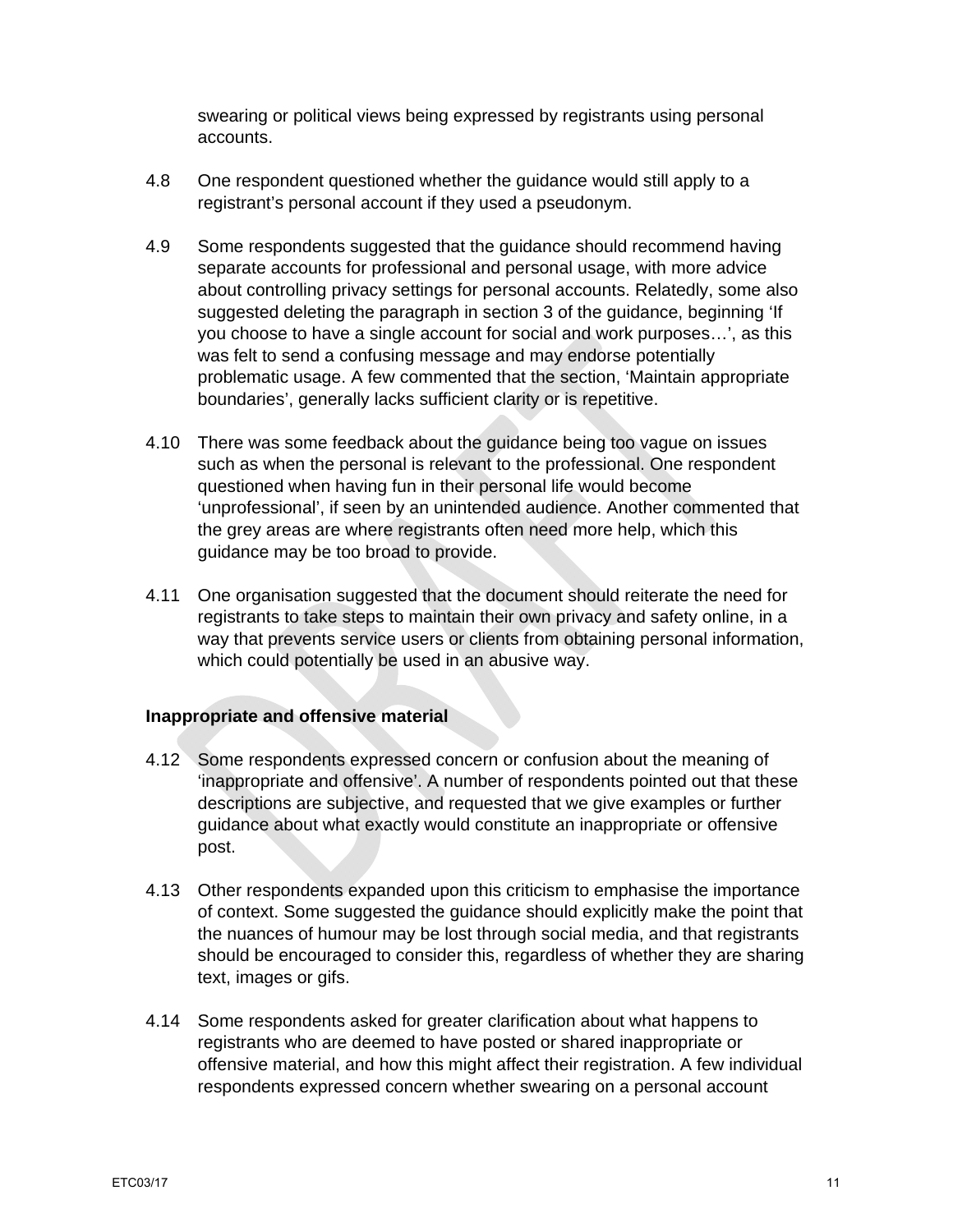would fall into this category. One questioned whether being critical of an employer on social media would be deemed inappropriate.

- 4.15 One organisation called for a more explicit statement of the consequences of inappropriate behaviour through social media. There was also a question about consequences and accountability in cases of joint enterprise.
- 4.16 We received some suggestions to address this issue. One suggestion was to add in a definition of inappropriate and offensive, as is included in another organisation's guidance on the topic. Another suggestion was to expand this point in the 'top tips' section so that it encouraged registrants to use their common sense and think about how posts might make other people feel. It was, however, recognised that this may be deemed patronising.

## **Communicating appropriately with service users and colleagues**

- 4.17 A number of respondents raised the need for greater clarification around maintaining appropriate boundaries with service users, with some expressing that the guidance gave mixed or unclear messages. One organisation stated that registrants should not be encouraged to use social media in any way in relation to individual cases, or as a means for communicating with service users or carers. Others suggested there needs to be more explicit boundary setting in this area, and that it should be made clear that registrants should refrain from any non-professional contact with service users.
- 4.18 One organisation respondent referenced a fitness to practise case example of a social worker sanctioned for using social media to communicate with a service user, where the HCPC finding related to there being no audit trail which could be scrutinised by the employer. The respondent expressed the need for more explicit boundary setting in the document in this respect.
- 4.19 Relatedly, there was some discussion about whether it is appropriate for section 3 of the guidance to list engagement with service users and carers as a benefit of using social media.
- 4.20 A few respondents also questioned whether the advice to 'politely decline' a friend request from a registrant may cause undue confusion, as generally declining a friend request happens at the press of a button. One considered that advising that this should be done 'politely' could lead registrants into a situation where they feel they have to contact the service user to explain their actions, and may make them feel obliged to engage in communication which could potentially cross professional boundaries. It was also felt that the advice to 'send a separate message' required further clarification that this should be through a formal or professional form of communication, such as a work email account.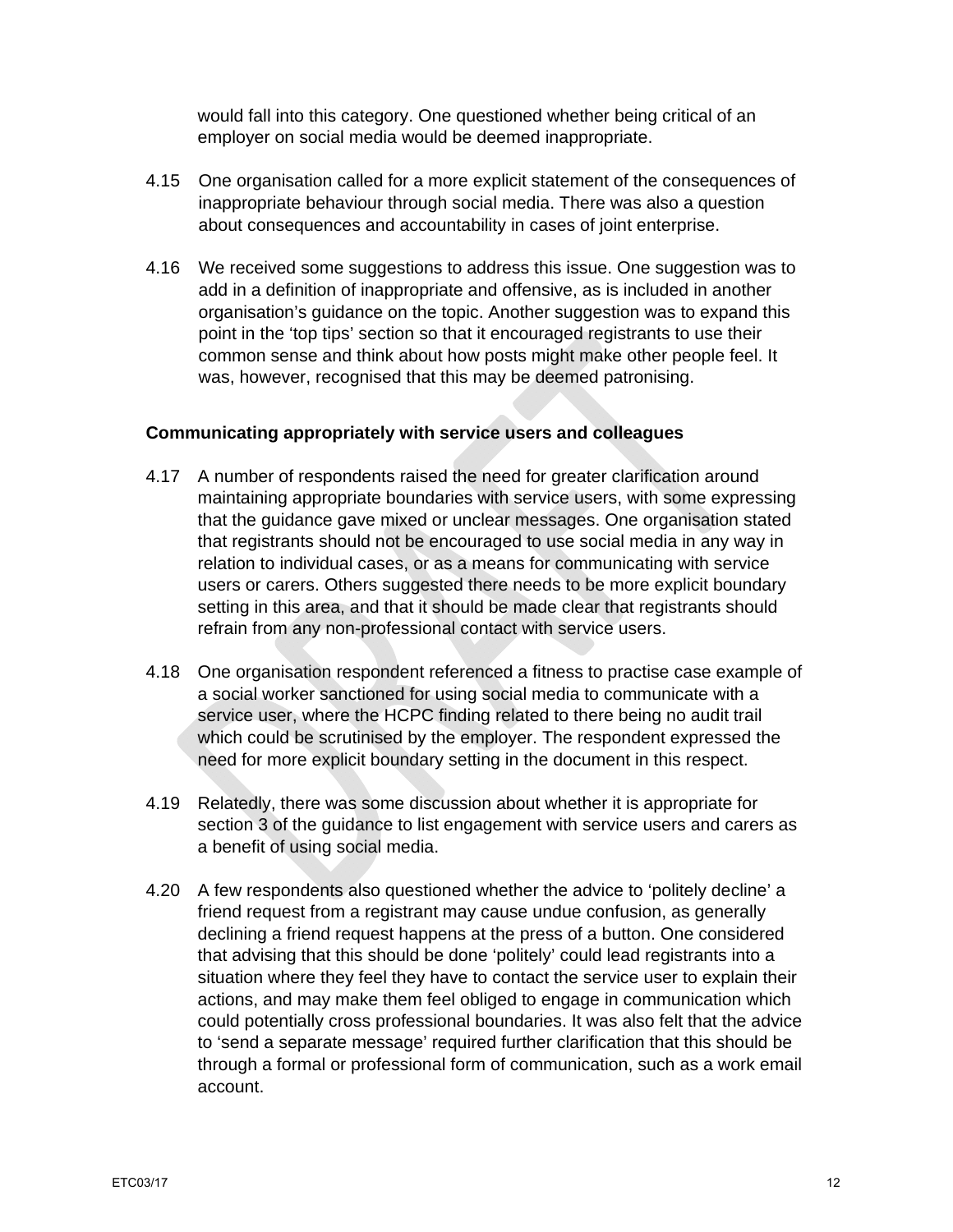- 4.21 Some respondents asked for more guidance on how professionals should manage service users who follow them on social media. One organisation also suggested that there should be more guidance on what to do if a service user has tried to make contact, and how to keep safe online.
- 4.22 A few specific issues were suggested for further consideration in the final document. These included:
	- how professionals should interact with former service users who are now professionals themselves;
	- whether it is acceptable practice for professionals to look up clients or service users on social media, possibly as part of an assessment;
	- what counts as appropriate behaviour if a service user is a friend offline and on social media;
	- whether it is inappropriate to send patients friend requests if working in private practice.
- 4.23 Some respondents called for more in the guidance regarding appropriate communication and behaviour involving colleagues on social media. There were a number of suggestions made, including:
	- ensuring that posts on social media, including images, do not expose the identity of colleagues or breach their privacy;
	- what to do if colleagues post about social activities while they are on sick leave;
	- how to record or report an inappropriate post on social media.

## **Confidentiality and privacy settings**

- 4.24 A number of respondents indicated that there should be a greater focus on confidentiality and consent in the guidance document. In particular, comments were made about ensuring registrants are aware of the potential consent and confidentiality challenges relating to uploading photographic images, for example, of colleagues. Some respondents felt that examples of what counts as a breach of confidentiality would be a helpful addition to the guidance.
- 4.25 Some respondents suggested that the guidance should make it explicit that it is never appropriate to talk about service users on a social media account, even if this is done anonymously. Some commented that the draft guidance is too ambiguous in this respect, or may give a false sense of protection in the way it discusses privacy and security settings. One respondent spoke about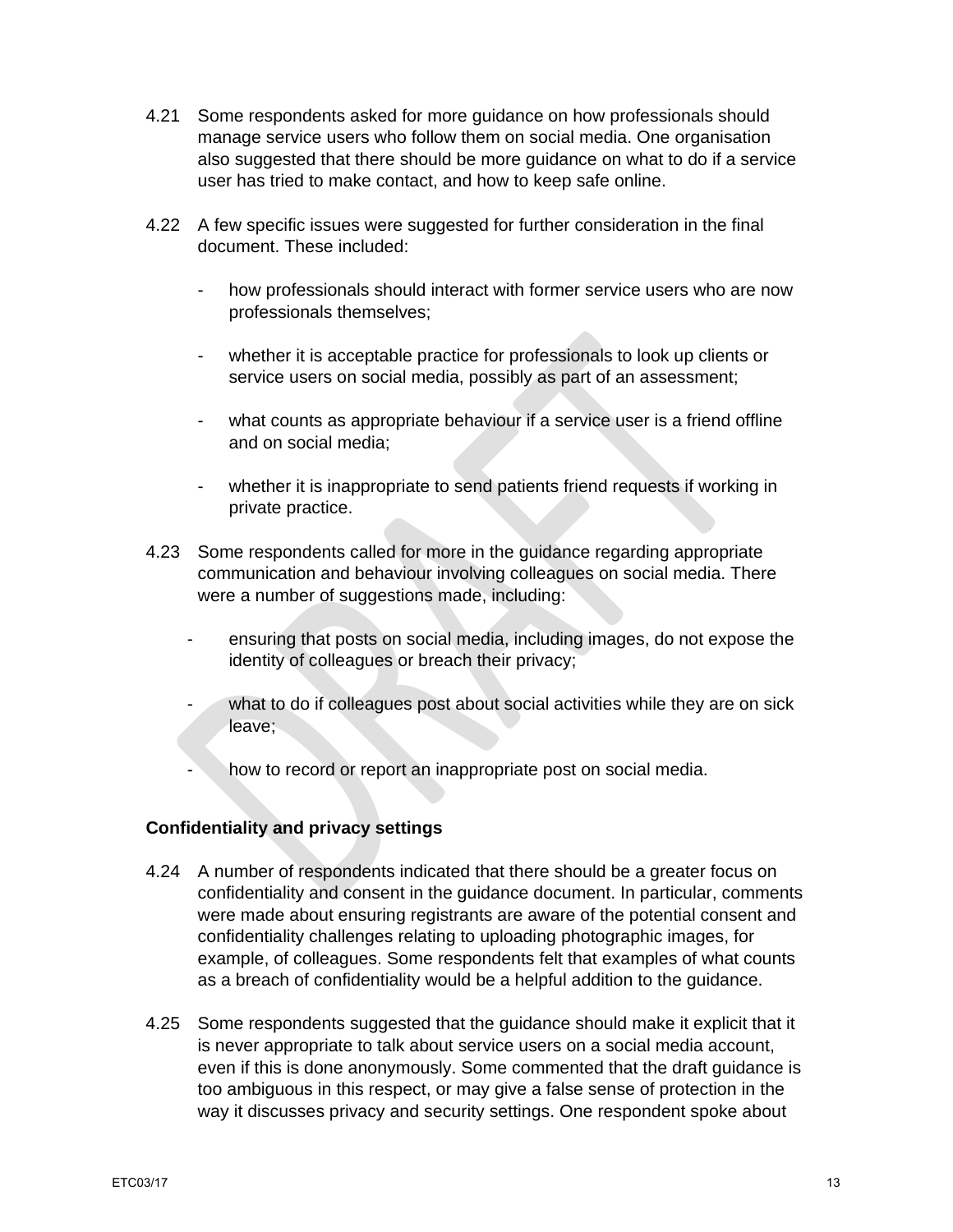the need for an on-going process of seeking consent with clients before referring to their information on social media.

- 4.26 Suggestions for improving the guidance on this topic included:
	- Giving more information about how to discuss confidential cases without breaching confidentiality, in a way that would support registrants to use social media to share knowledge and therefore develop their skills;
	- Amending the top tips to emphasise the risk of private posts being made public, or repeating the caveat to 'treat all information posted as being publicly available' earlier in the document;
	- Including advice about how registrants can maintain their own privacy and safety, for example, information about ignoring 'trolls', how to end difficult conversations appropriately, and who to approach for support.
- 4.27 Specific issues raised by respondents included whether it is appropriate for Ambulance Trusts and paramedics to tweet about incidents they have attended.

## **Level of detail and use of examples**

- 4.28 We received mixed feedback about the level of detail contained within the guidance. On the one hand, some respondents agreed that this style of short guidance which abstains from being too prescriptive is appropriate and would be helpful alongside other local guidance. On the other, there were those who commented that the document was 'scanty', or like an easy read version.
- 4.29 One respondent questioned whether it was necessary for the document to have a glossary, which they considered repetitive and made the document longer than necessary.
- 4.30 There were many responses which suggested adding in good practice or case study examples, particularly of where inappropriate social media use has led to HCPC involvement. One respondent suggested that these could be included on the HCPC website rather than in the guidance.
- 4.31 There was also a suggestion from one organisation to undertake a review of all fitness to practise cases involving social media and use this to inform the draft guidance.
- 4.32 Some respondents suggested a much finer level of detail would help, for example, by clarifying what constitutes high standards of personal behaviour or behaviour that would damage public confidence in a profession. Cases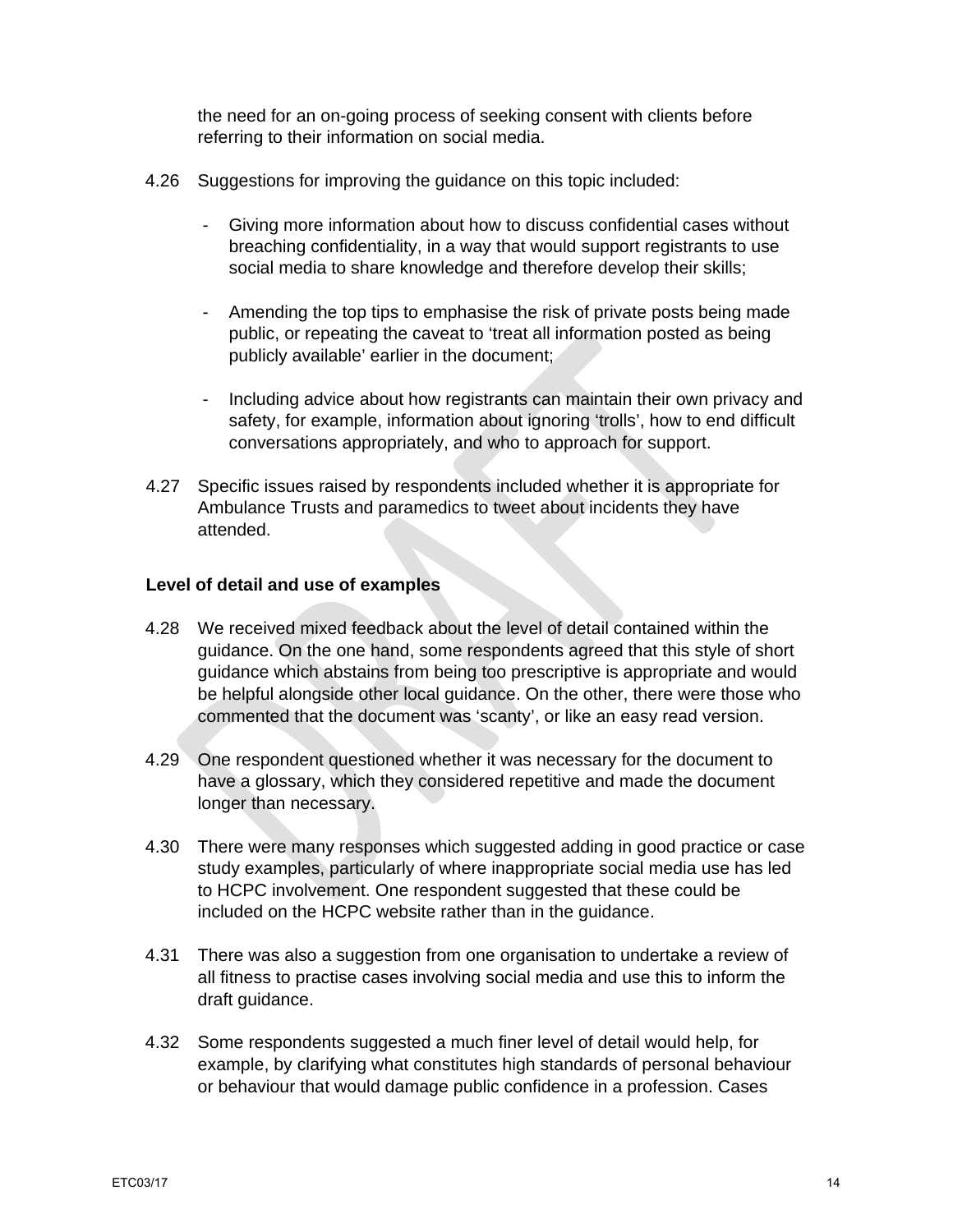where additional clarity may be needed were discussed. These included posts relating to naked charity calendars or protest activity.

4.33 Some respondents mentioned students, and suggested there should be more detail about how the guidance applies to students and particular situations they might face.

## **Strengthening the language**

- 4.34 A few particular sections provoked discussion about strengthening the language, or whether certain statements were appropriate. Some respondents felt there was too much use of 'may' or 'consider', rather than direct instruction. One organisation respondent commented that the tone of the document did not reflect the gravity of the HCPC's powers to sanction and potentially strike off registrants for inappropriate social media use.
- 4.35 A number of respondents disagreed with the instruction in the 'Top tips' section to refrain from posting something on social media if you wouldn't put it in a letter or email or say it out loud. Comments included that this does not reflect the nuances of communicating via social media or importance of context and intention, and that the statement may be misinterpreted.
- 4.36 There was further disagreement with the instruction to seek advice from a colleague or friend if in doubt about whether something is appropriate to post. Some of the comments included suggestions for better sources of advice, such as professional bodies or indemnifiers, and some suggested it should be made clear that only appropriate, experienced colleagues should be approached. There was also the suggestion that the guidance should explicitly encourage registrants to err on the side of caution and not post if they have any doubts at all.
- 4.37 We received some comments relating to the use of 'should' and 'must'. For example, respondents suggested that the instruction that 'you should not put' confidential information on a site should be changed to 'you must not', to reflect data protection legislation.
- 4.38 One respondent highlighted what they said was a grammatical error running through the document, through the use of 'social media is […]'.

## **The appropriateness of the guidance**

4.39 A small number of respondents expressed that the guidance was unnecessary or would cause registrants to feel more anxious. This was raised, in particular, in relation to the phrase 'registrants can sometimes be anxious' in section 3.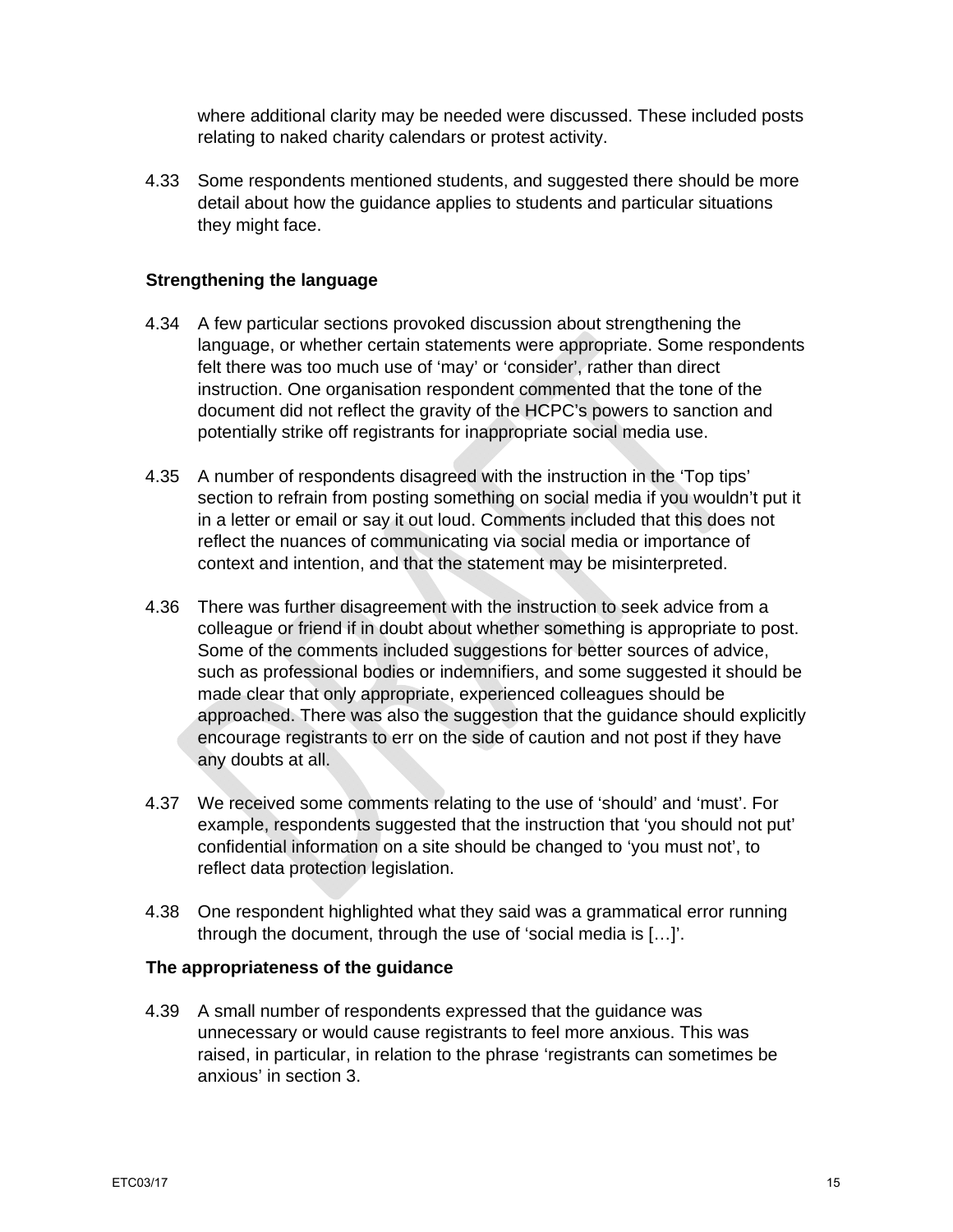- 4.40 There was also a suggestion that, with the increasingly integrated way in which students/professionals use social media and participate in online communities, this stand-alone guidance will quickly become over-simplistic. It was suggested that the guidance needs to be fluid to keep pace with technologies and their changing applications for both service users and registrants.
- 4.41 Another respondent questioned whether the document should be called a guidance document, and whether it would not be more appropriate to publish standards of conduct for the use of social media.

## **Dissemination**

- 4.42 We received some suggestions about how to disseminate the final guidance to improve its impact. These included:
	- Running events for students to encourage consideration of how social media use impacts on their professional role;
	- Sharing the final guidance on social media platforms.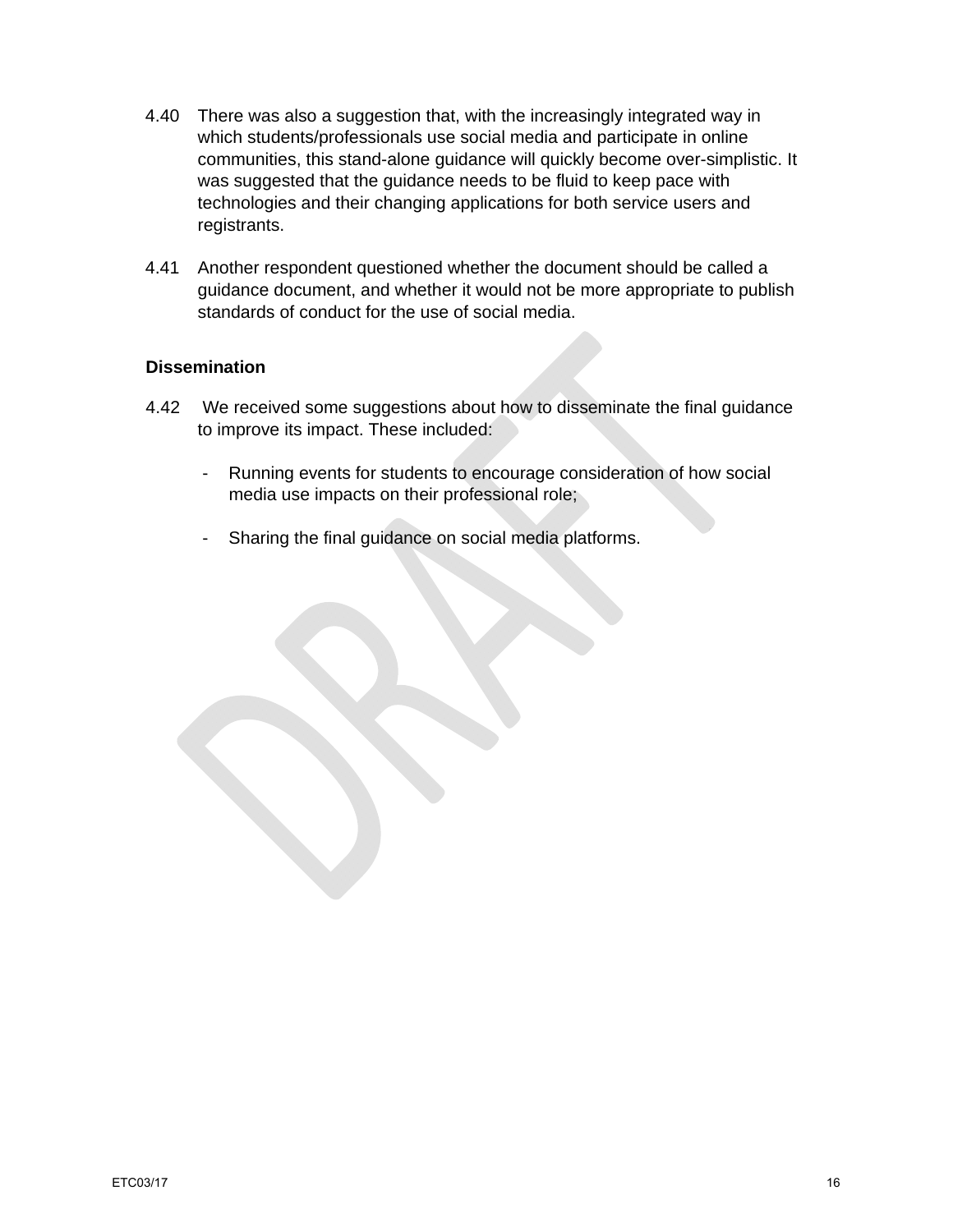# **5. Our comments and decisions**

5.1 This section sets out our responses to the feedback we received on the draft guidance, and the changes we plan to make to the guidance as a result.

## **Defining social media**

- 5.2 We recognise that making a clearer definition of social media more prominent in the guidance may help to clarify the extent of its application. We have moved the definition of social media, previously included in the glossary, to the beginning of the document.
- 5.3 The guidance document already states that it cannot address every issue that might come up; similarly, it would be impossible to list every social media platform, particularly as this is continually developing. We have therefore chosen not to explicitly mention other platforms which were mentioned by individual respondents, such as WhatsApp, multi-player online games and dating sites.

## **Personal and professional use**

- 5.4 A number of respondents commented that the guidance could be clearer about whether it applies to personal as well as professional use of social media. The guidance does reference that social media can blur the boundaries between the personal and the professional towards the end of section 3.
- 5.5 We recognise the questions raised by respondents about whether the HCPC should be concerned with registrants' use of social media where there is no clear connection with their professional registration, and we agree that it is not the regulator's role to be overly prescriptive on this matter. However, we do not agree that it would be appropriate to say that the guidance is only applicable to professional use of social media, because it is not possible to strictly compartmentalise this from non-professional.
- 5.6 In light of some respondents' concerns that the guidance might place restrictions on registrants' rights to freedom of speech, we have carefully reviewed the content and the language used. We are confident that it strikes the right balance between setting out expectations, and not deterring registrants from using social media.
- 5.7 We have removed the sentence which suggests that registrants might have one single account for social and work purposes and edited the section on maintaining professional boundaries, on the basis of the feedback received.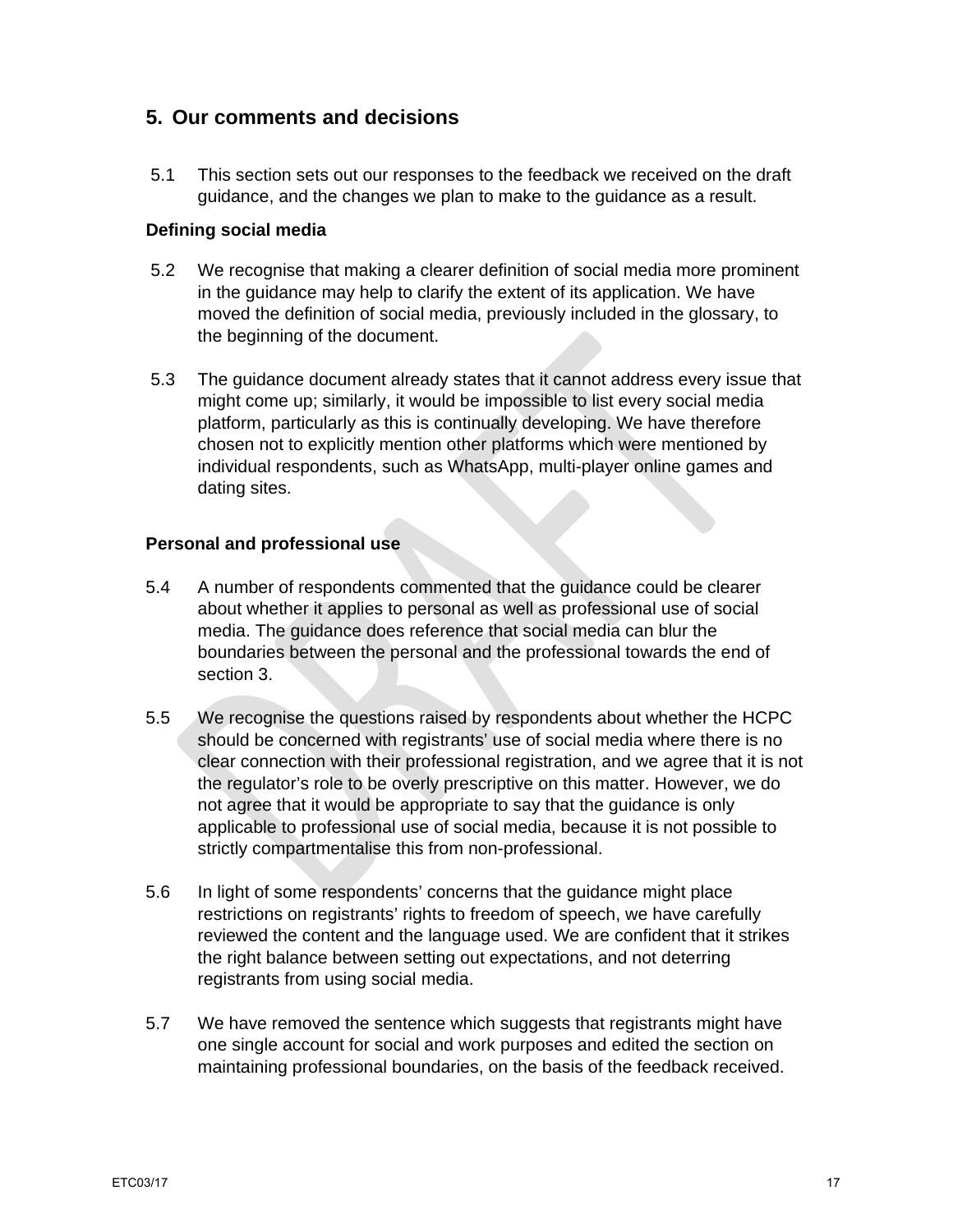### **Communicating professionally with service users and colleagues**

- 5.8 As mentioned above, we have edited the section on maintaining appropriate boundaries in line with respondents' feedback. This has included strengthening the paragraph which advises registrants about what to do if they are contacted by a service user.
- 5.9 We have decided that it is not appropriate to address the specific issues (e.g. what to do when online friends become service users) raised by individual respondents in this guidance document, as the guidance is intended to give high level advice on meeting the standards and cannot cover every situation. We have indicated that we would expect registrants to use their professional judgment to apply the guidance, alongside other relevant local or national policies, to reach a decision on these issues.
- 5.10 We have written the sections on appropriate communication and confidentiality in a way that makes them applicable to colleagues, not just service users. We have therefore decided not to include additional content about interacting with colleagues, and would again expect registrants to use their professional judgement about what is appropriate.

#### **Inappropriate and professional use**

- 5.11 We have not attempted to define inappropriate or offensive material in the guidance document because this would need to happen on a case by case basis. Instead, we have included additional advice regarding our expectations that registrants will use their professional judgment to decide on whether their conduct is of a professional standard. We have referenced the importance of context.
- 5.12 A number of respondents asked for the guidance to explicitly address the consequences of failing to use social media in a way that meets professional standards, with case studies to demonstrate this. We have decided not to include these within the document, to ensure that the focus of the guidance is positive and about good practice, rather than focusing on examples of poor practice. This is to reflect that the vast majority of registrants use social media appropriately and to their benefit. Including such examples in the guidance itself might also mean that it quickly becomes out of date, as this is a developing area. We will, however, consider using case studies as part of our communications plan when the guidance is published.

## **Level of detail and use of examples**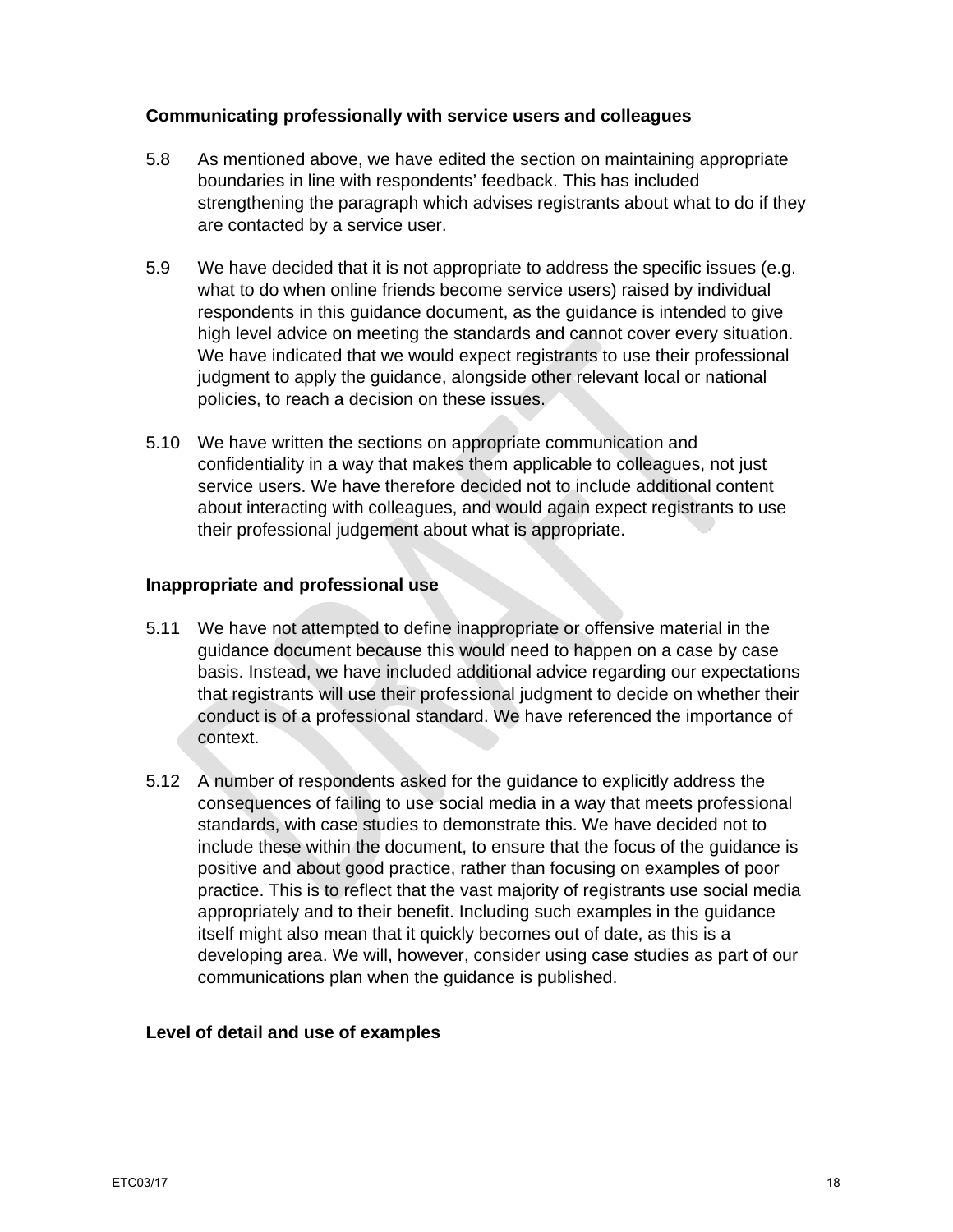- 5.13 We have removed the glossary from this document, bringing the definition of social media to the first section. We have also reviewed the content to remove any unnecessary repetition.
- 5.14 The signposts to professional bodies at the start and end of the document are intended to direct registrants towards good practice guidance.
- 5.15 As the guidance is intended to be used by registrants who use or are considering starting to use social media, we have chosen not to explicitly mention students. We believe this is appropriate, considering the HCPC does not have a formal regulatory relationship with students until they complete an approved programme and come on to the Register. However, we hope that this guidance will still provide a useful resource for educators to consider some of the issues that arise from social media use with their students, particularly when read alongside the HCPC guidance on conduct and ethics for students, which itself contains explicit reference to appropriate use of social media.

## **Strengthening the language**

5.16 We have revisited the use of 'should' and 'must' throughout the document and amended accordingly. We have also reconsidered some specific parts of the guidance, to ensure that the advice given is not potentially misleading. This includes amending the suggestions about who to contact and what to do if in doubt about posting, and removing the comparison between posting on social media and writing a letter or saying something out loud.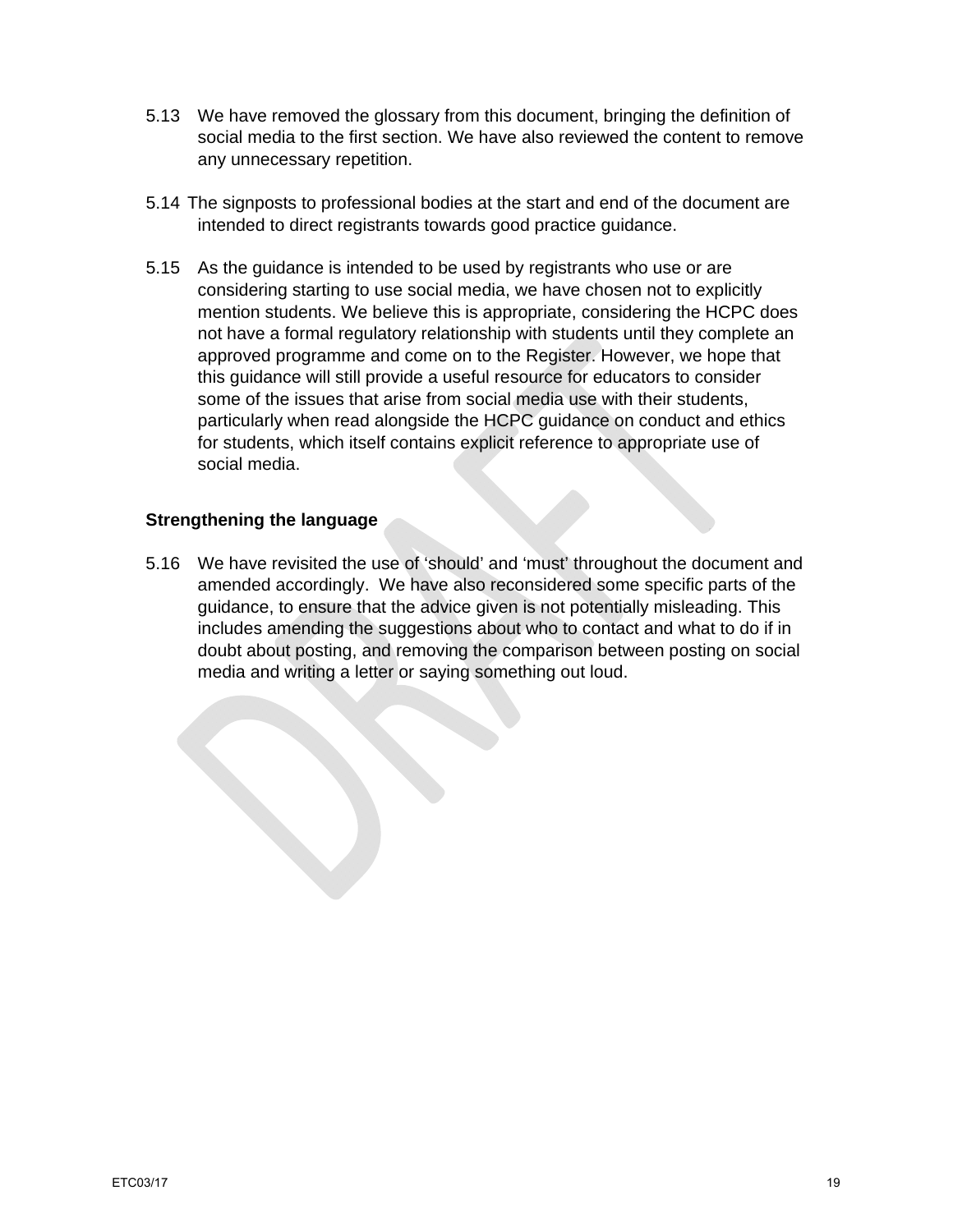# **6. List of respondents**

Below is a list of all the organisations that responded to the consultation.

Academy for Healthcare Science Association of Educational Psychologists Association of Anatomical Pathology Technology Association of Clinical Genetic Science BLM British Chiropody and Podiatry Association Canterbury Christ Church University College of Occupational Therapists College of Paramedics Genomics England Greater Glasgow and Clyde Health Board Hertfordshire County Council, Children's Services National Association of Professional Ambulance Services Northern Ireland Ambulance Service Psychology 4 Education Scottish Ambulance Service Staffordshire University The British Association of Social Workers The National Association of Educators in Practice (NAEP) The Society of Chiropodists and Podiatrists UNISON Unite the Union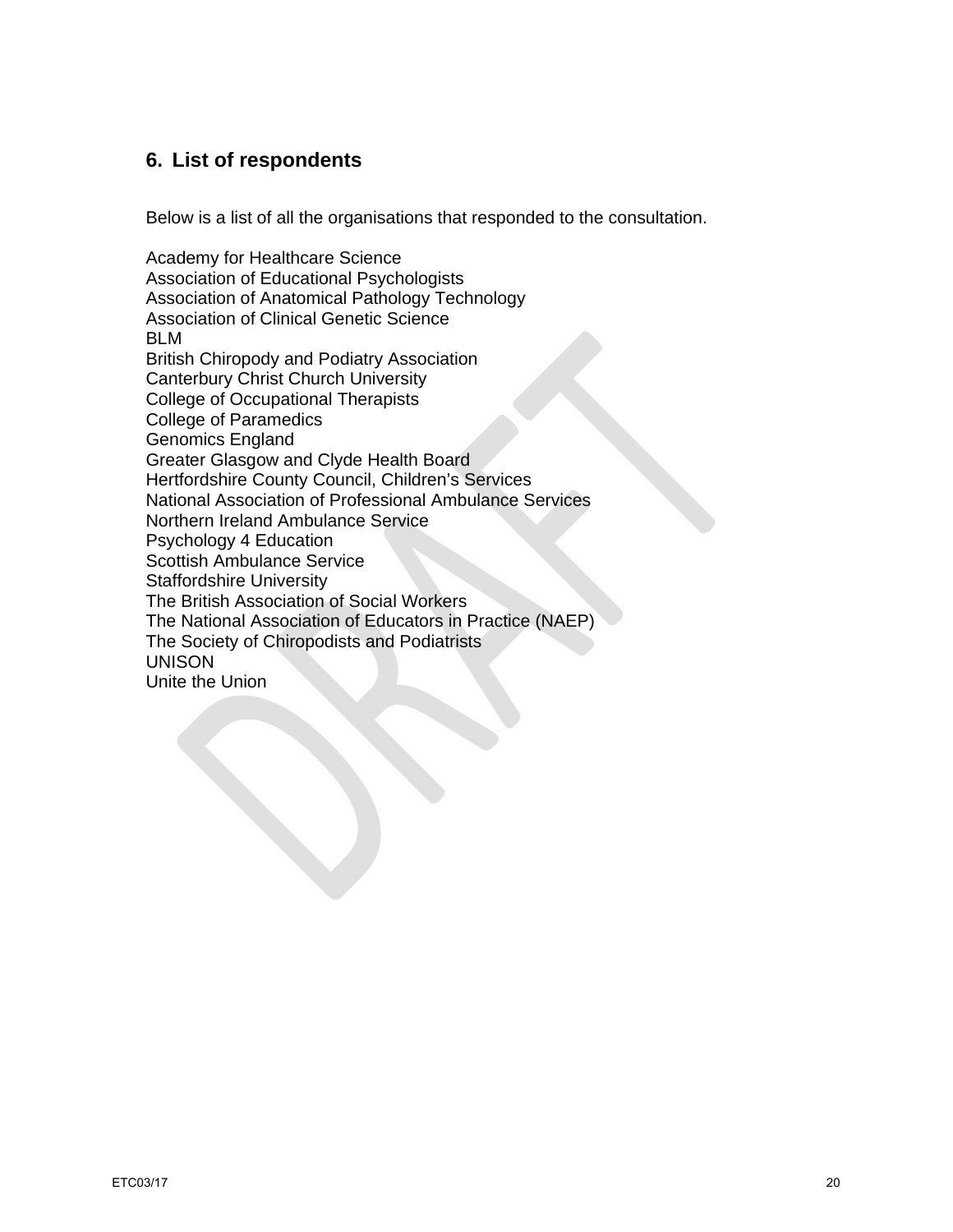

# **Guidance on social media**

## **Contents**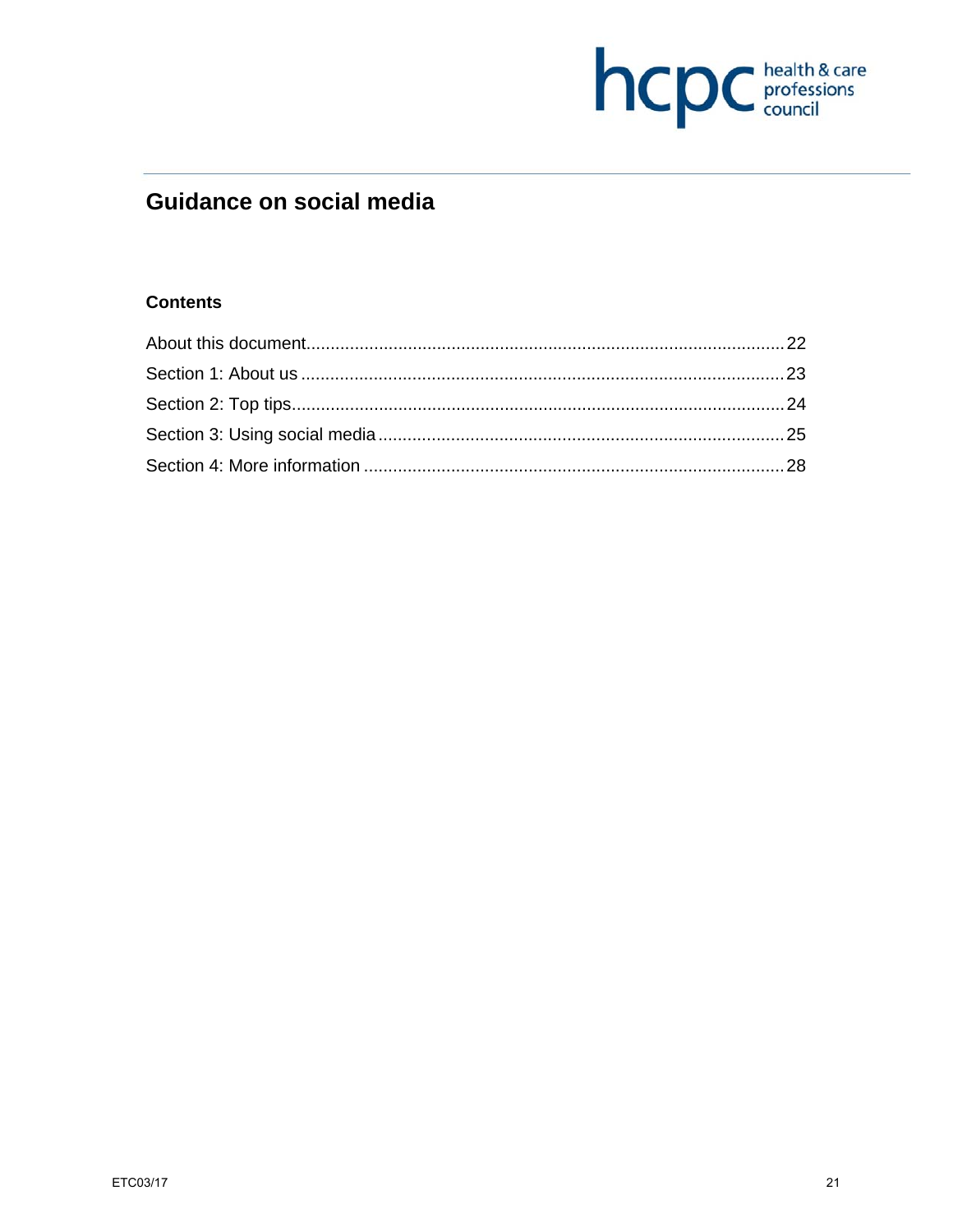# **About this document**

We have written this document to provide guidance to registrants who use social media. It explains how to use social media in a way which meets our standards.

This document cannot address every issue that might come up. We have instead focused on the issues registrants and other stakeholders told us they came across most frequently.

This guidance is focused on our standards. Some professional bodies publish social media guidelines to support their members to get the most from this technology. If you are employed, your employer may also have relevant policies or guidance that apply to you.

## **How this document is structured**

This document is divided into four sections:

- Section 1 provides information about the HCPC;
- Section 2 contains some top tips for using social media;
- Section 3 provides guidance on how our standards relate to the use of social media, and some relevant issues you may come across;
- Section 4 contains information about how to find out more.

## **Language**

Throughout this document:

- 'we' and 'us' refers to the Health and Care Professions Council (HCPC);
- 'registrant' refers to a professional on our Register;
- 'you' or 'your' refers to a registrant; and
- 'social media' refers to websites and applications that enable users to create and share content, and to interact with other users. This includes – but is not limited to - websites such as Facebook, Twitter, and YouTube, as well as online forums, and blogs.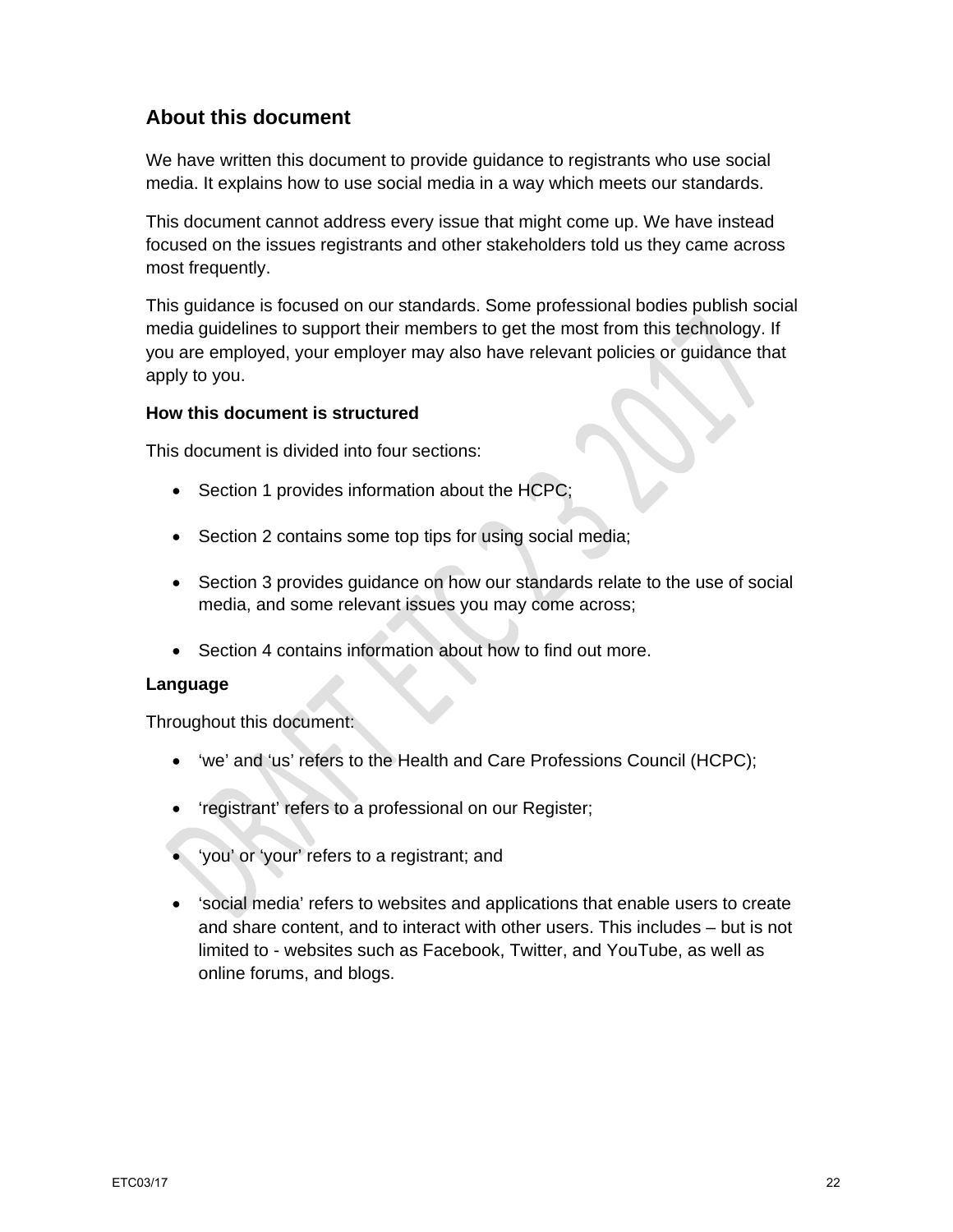# **Section 1: About us**

We are the Health and Care Professions Council.

We are a regulator and were set up to protect the public. To do this, we keep a Register of professionals who meet our standards for their professional skills, knowledge and behaviour. Individuals on our Register are called 'registrants'.

We currently regulate 16 professions:

- Arts therapists
- Biomedical scientists
- Chiropodists / podiatrists
- Clinical scientists
- Dietitians
- Hearing aid dispensers
- Occupational therapists
- Operating department practitioners
- Orthoptists
- Paramedics
- Physiotherapists
- Practitioner psychologists
- Prosthetists / orthotists
- Radiographers
- Social workers in England
- Speech and language therapists

### **About the standards**

We set standards of conduct, performance and ethics, which set out the high level principles of how we expect registrants to behave. We use the standards when a concern has been raised about a registrant, to help us decide whether we need to take action to protect the public.

As a registrant, you must make sure you are familiar with the standards and that you continue to meet them at all times.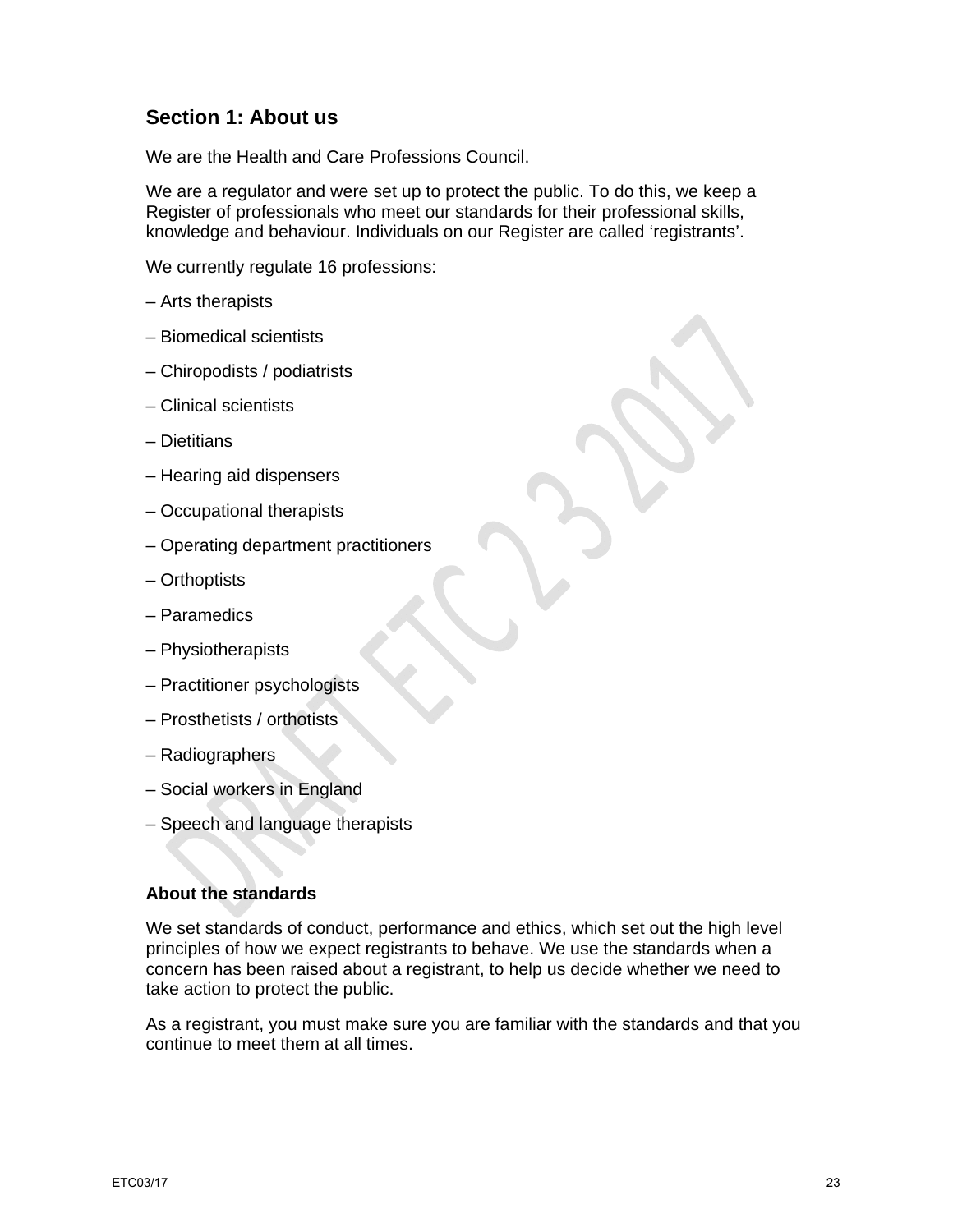# **Section 2: Top tips**

The following are some top tips for using social media in a way which meets our standards. You can find information about how to put these into practice in the next section of this document.

- **Think before you post**. Assume that what you post could be shared and read by anyone.
- **Think about who can see what you share** and manage your privacy settings accordingly**.** Remember that privacy settings cannot guarantee that something you post will not be publicly visible.
- **Maintain appropriate professional boundaries** if you communicate with colleagues, service users or carers.
- **Do not post confidential or identifiable information.**
- **Do not post inappropriate or offensive material**. Use your professional judgement about whether something you share falls below the professional standards expected of you.
- If you are employed, **follow your employer's social media policy**.
- When in doubt, **seek advice.** Appropriate sources might include experienced colleagues, trade unions and professional bodies. You can also contact us if you are unsure about the Standards. If you think something could be inappropriate or offensive, refrain from posting it.
- **Keep on posting!** We know that many registrants find using social media beneficial and do so without any issues. There's no reason why registrants shouldn't keep on using it with confidence.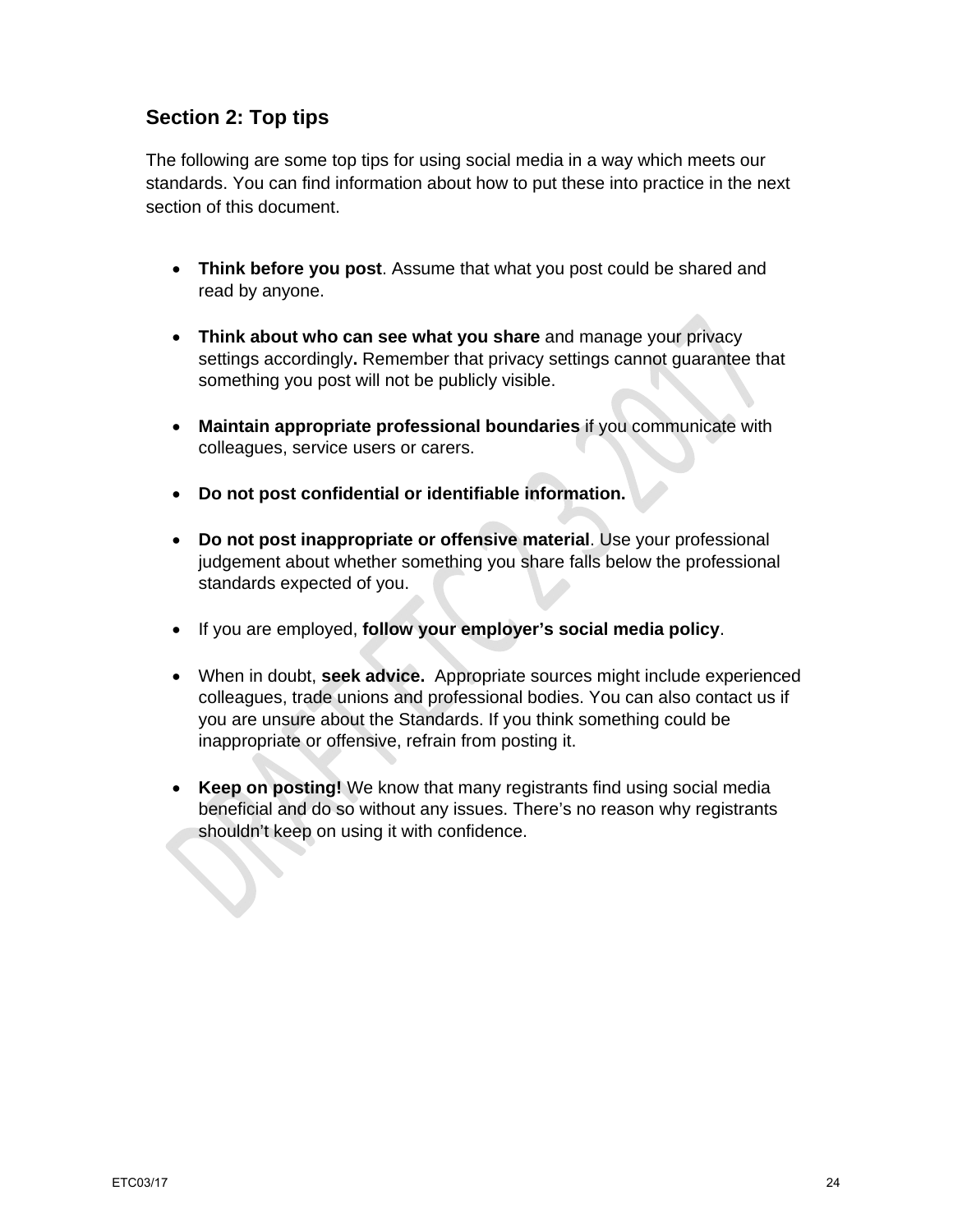# **Section 3: Using social media**

## **Benefits of social media**

Registrants have told us that using social media helps them to:

- develop and share their skills and knowledge;
- engage with the public about what they do;
- network with other professionals nationally and internationally; and
- raise the profile of their profession.

The vast majority of registrants who use social media already do so responsibly, in line with our standards, and without any difficulties at all. However, we know that registrants sometimes have questions or concerns about using social media because they want to make sure that they always meet our standards.

This guidance explains what our standards mean when using social media.

We have structured the guidance below under the areas of our standards which apply to the appropriate use of social media.

## **Communicate appropriately**

The standards of conduct, performance and ethics say…

'You must use all forms of communication appropriately and responsibly, including social media and networking websites' (2.7)

You should apply the same standards as you would when communicating in other ways when using social media. Be polite and respectful, and avoid using language that others might reasonably consider to be inappropriate or offensive. Use your professional judgement in deciding whether to post or share something. Remember that comments or posts may be taken out of context, or made visible to a wider audience than originally intended.

## **Be honest and trustworthy**

Our standards of conduct, performance and ethics say…

'You must make sure that your conduct justifies the public's trust and confidence in you and your profession' (9.1)

This means you need to think about who can see what you share. Make sure you understand the privacy settings of each social media channel that you use. Even on a completely personal account, your employer, colleagues or service users may be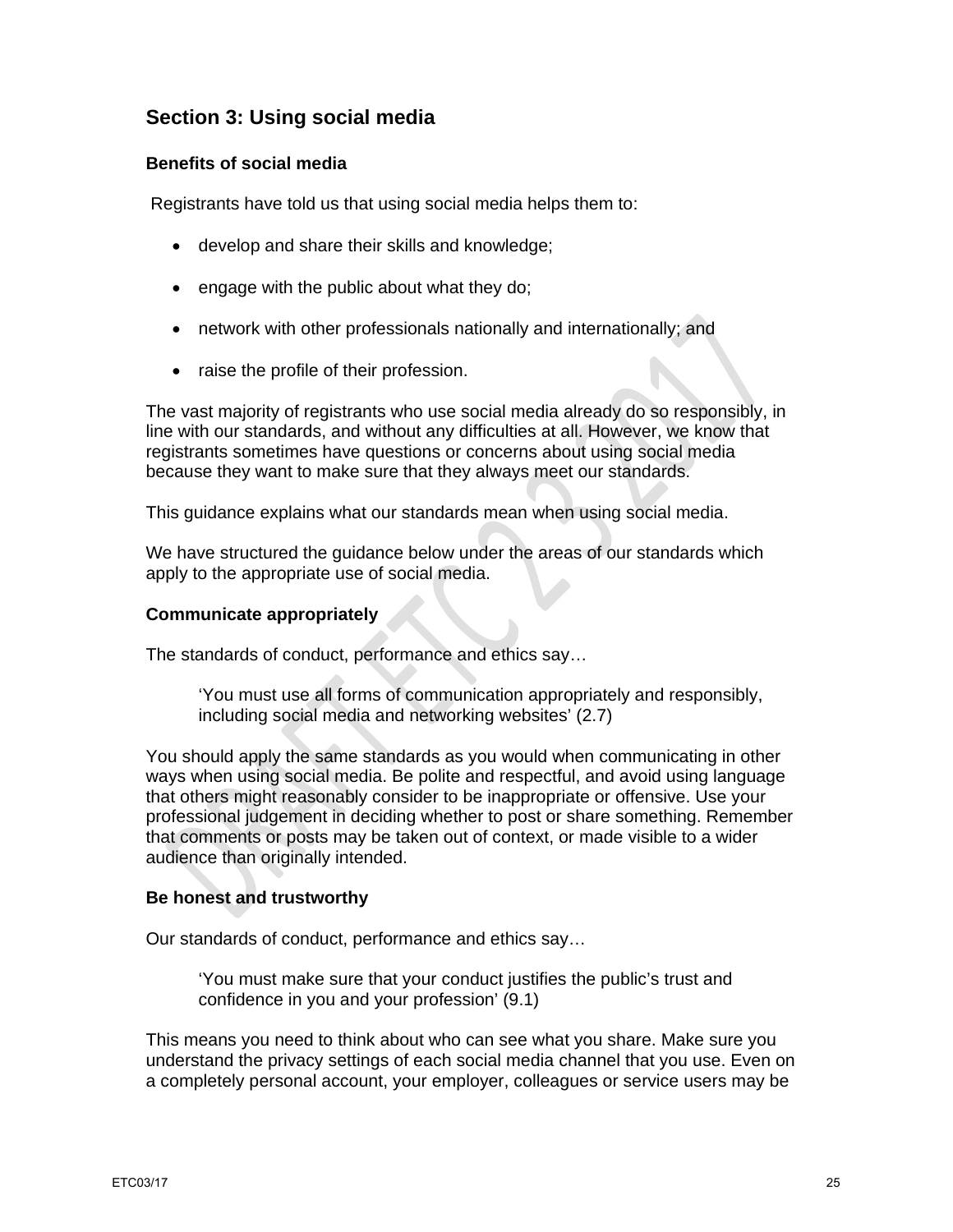able to see your posts or personal information. It is best to assume that anything you post online will be visible to everyone.

Our standards of conduct, performance and ethics state that…

'You must make sure that any promotional activities you are involved in are accurate and are not likely to mislead' (9.3)

If you use social media to advertise or share information related to your professional practice, you must make sure it is fair and true to the best of your knowledge. You may choose to include a disclaimer on your profile that your views are your own, and do not represent the views of your employer or those who contract your services.

## **Respect confidentiality**

Our standards of conduct, performance and ethics say…

'You must treat information about service users as confidential' (5.1)

When you post information about another person on social media, think about whether it is appropriate to share that information. If the information is confidential and/or could allow a service user to be identified, you should not put it on a site without their consent. This could include information about their personal life, health or circumstances, or images relating to their care.

Even if you have the highest level of privacy settings, something you share online can quickly be copied and redistributed to a much wider audience. This means a post can stay in the public domain after you delete it. Try to stay up to date with any changes to the privacy settings of the social media platforms you use. If you are unsure whether to post, stop and seek advice first from an experienced colleague, professional body or trade union.

## **Maintain appropriate boundaries**

Our standards of conduct, performance and ethics state…

'You must keep your relationships with service users and carers professional.'  $(1.7)$ 

Some professionals find using social media a valuable way of communicating with service users and the public. However, social media can blur the boundaries between the personal and the professional. It is just as important to maintain appropriate boundaries when using social media as it would be if you were communicating through any other medium. You must always communicate with service users in a professional manner.

You might decide to set up a separate professional account where you provide general information for service users and the public. If you are employed and plan to use this account to have direct contact with service users, you should first agree whether this is appropriate with your employer.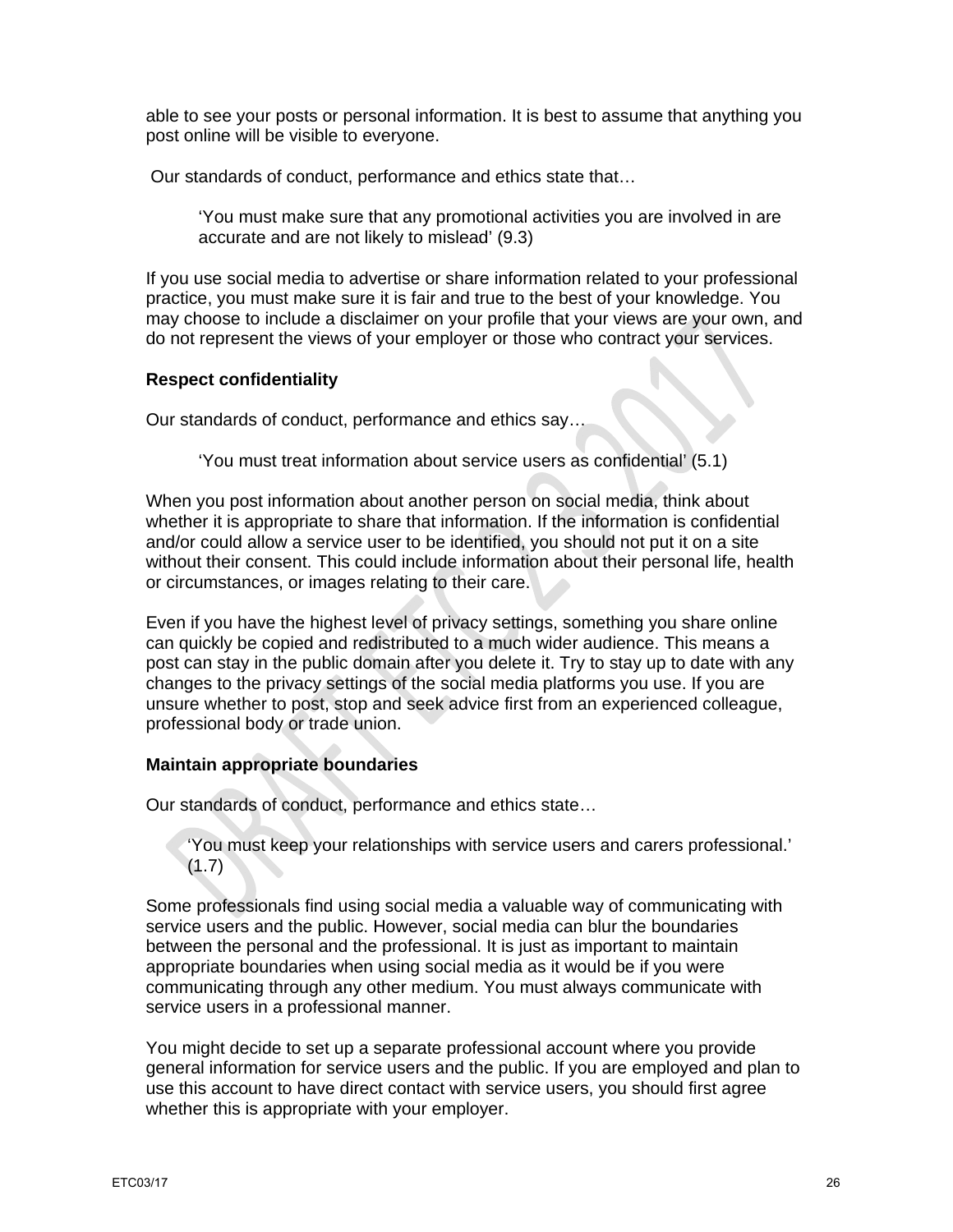Keep in mind that service users may still be able to find and contact you via your personal account. If this happens, we recommend that you decline friend requests. If appropriate, indicate that you cannot mix social and professional relationships. If you wish to follow up any contact you receive, consider using a more secure communication channel, such as your professional email account.

If you include content relating to your professional role on a personal account or vice versa, think about whether you would be happy for these different audiences to see the material you post. Think carefully about what you share and who can see it.